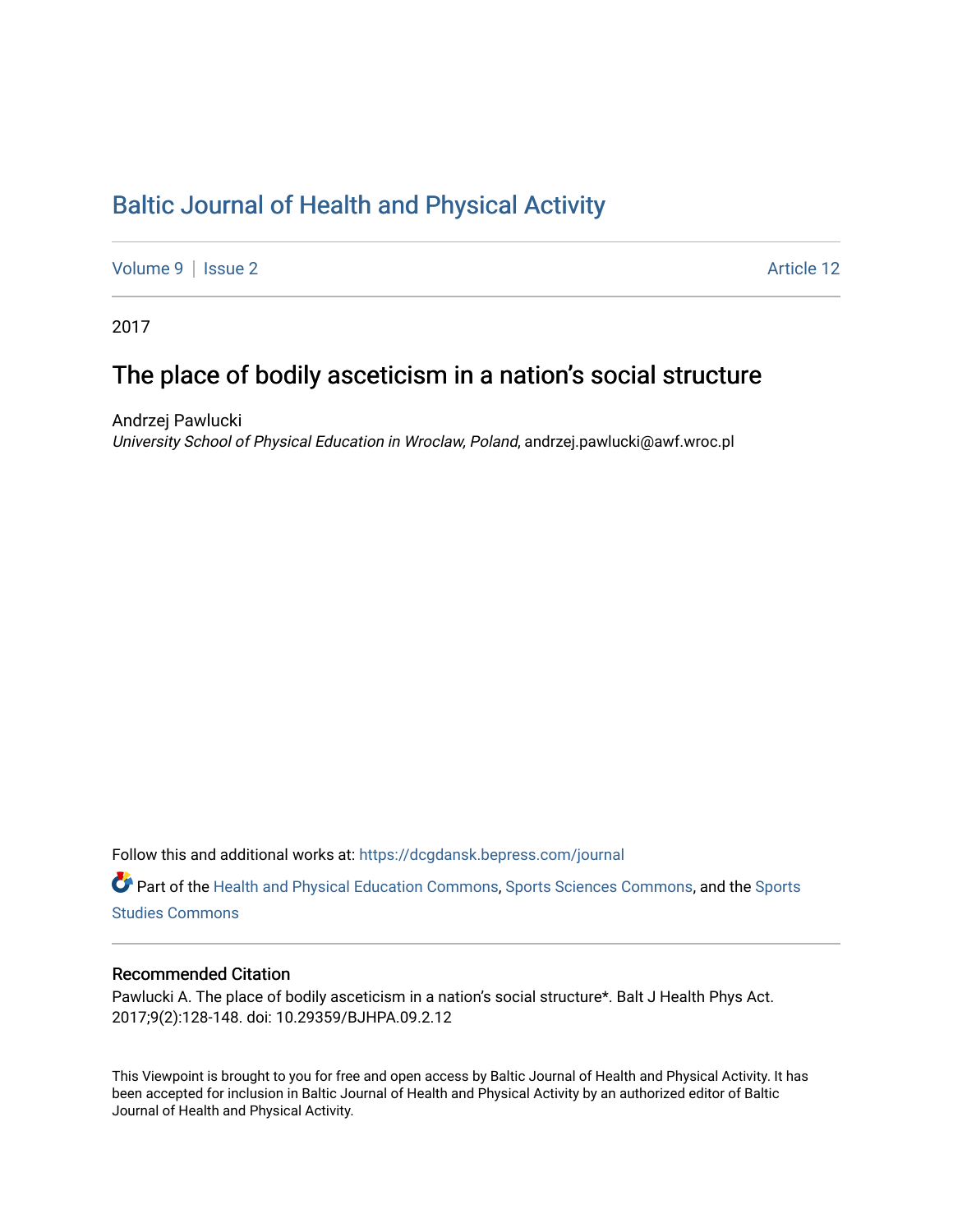# **The place of bodily asceticism in a nation's social structure\***

**Andrzej Pawłucki**

University School of Physical Education in Wroclaw, Poland

#### **abstract**

**Authors' Contribution: A** Study Design **B** Data Collection **C** Statistical Analysis **D** Data Interpretation **E** Manuscript Preparation **F** Literature Search **G** Funds Collection

> The hypothesis to be verified explains why bodily asceticism is excluded, owing to the influence of the ideologist, from the system of public health in the structure of a liberal cratocracy, in which reason is the good of the authority for its own sake. In the structure of national society, the system of bodily asceticism is raised to the status of community good. Despite the blocking of the connectivity of the system of bodily asceticism to the social structure, academic gymnasions survived the collapse of the state. Each of them independently excused itself with the idealess reason of the market in physical services, the undoubtedly important reason for the private network of fitness clubs but failed to meet the expectations of the fraction of the community of scholars who constantly aspire to fulfil public tasks relevant to the cultural community of the nation. Modernising the system of bodily asceticism located by the authorities, within the structure of public health, can be achieved with the participation of both philosophers and teachers of physical culture.

**Key words** social structure, bodily asceticism, public health, social structure of physical culture

| article details                |                                                                                                                                                                                                                                                                                                                                                                                                                                                                                                                                                                                                                                                                                                                                                                                                                                                                                                                       |
|--------------------------------|-----------------------------------------------------------------------------------------------------------------------------------------------------------------------------------------------------------------------------------------------------------------------------------------------------------------------------------------------------------------------------------------------------------------------------------------------------------------------------------------------------------------------------------------------------------------------------------------------------------------------------------------------------------------------------------------------------------------------------------------------------------------------------------------------------------------------------------------------------------------------------------------------------------------------|
| <b>Article statistics</b>      | Word count: 10,671; Tables: 0; Figures: 0; References: 23<br>Received: May 2017; Accepted: May 2017; Published: June 2017                                                                                                                                                                                                                                                                                                                                                                                                                                                                                                                                                                                                                                                                                                                                                                                             |
| <b>Full-text PDF:</b>          | http://www.balticsportscience.com                                                                                                                                                                                                                                                                                                                                                                                                                                                                                                                                                                                                                                                                                                                                                                                                                                                                                     |
| Copyright                      | © Gdansk University of Physical Education and Sport, Poland                                                                                                                                                                                                                                                                                                                                                                                                                                                                                                                                                                                                                                                                                                                                                                                                                                                           |
| Indexation:<br><b>Funding:</b> | AGRO, Celdes, CNKI Scholar (China National Knowledge Infrastructure), CNPIEC, De Gruyter - IBR (International<br>Bibliography of Reviews of Scholarly Literature in the Humanities and Social Sciences), De Gruyter - IBZ<br>(International Bibliography of Periodical Literature in the Humanities and Social Sciences), DOAJ, EBSCO - Central<br>& Eastern European Academic Source, EBSCO - SPORTDiscus, EBSCO Discovery Service, Google Scholar, Index<br>Copernicus, J-Gate, Naviga (Softweco, Primo Central (ExLibris), ProQuest - Family Health, ProQuest - Health &<br>Medical Complete, ProQuest - Illustrata: Health Sciences, ProQuest - Nursing & Allied Health Source, Summon<br>(Serials Solutions/ProQuest, TDOne (TDNet), Ulrich's Periodicals Directory/ulrichsweb, WorldCat (OCLC)<br>This research received no specific grant from any funding agency in the public, commercial, or not-for-profit |
|                                | sectors.                                                                                                                                                                                                                                                                                                                                                                                                                                                                                                                                                                                                                                                                                                                                                                                                                                                                                                              |
| <b>Conflict of interest:</b>   | Author has declared that no competing interest exists.                                                                                                                                                                                                                                                                                                                                                                                                                                                                                                                                                                                                                                                                                                                                                                                                                                                                |
| <b>Corresponding author:</b>   | Prof. zw. dr hab. Andrzej Pawłucki, Katedra Pedagogiki Kultury Fizycznej, Akademia Wychowania Fizycznego,<br>ul. Witelona 25, 51-617 Wrocław; e-mail: rozprawynaukowe@awf.wroc.pl                                                                                                                                                                                                                                                                                                                                                                                                                                                                                                                                                                                                                                                                                                                                     |
| <b>Open Access License:</b>    | This is an open access article distributed under the terms of the Creative Commons Attribution-Non-commercial<br>4.0 International (http://creativecommons.org/licenses/by-nc/4.0/), which permits use, distribution, and<br>reproduction in any medium, provided the original work is properly cited, the use is non-commercial and is<br>otherwise in compliance with the license.                                                                                                                                                                                                                                                                                                                                                                                                                                                                                                                                  |
| Note:                          | The essay presents the Author's viewpoint only, and the editors of BJHPA neither endorse nor criticise it.                                                                                                                                                                                                                                                                                                                                                                                                                                                                                                                                                                                                                                                                                                                                                                                                            |

\* The primary version of en essay was published in Polish in the periodical "Rozprawy Naukowe AWF we Wrocławiu" 2016, 52, 3-20, by University School of Physical Education in Wroclaw, Poland. The re-print approved by the primary publisher.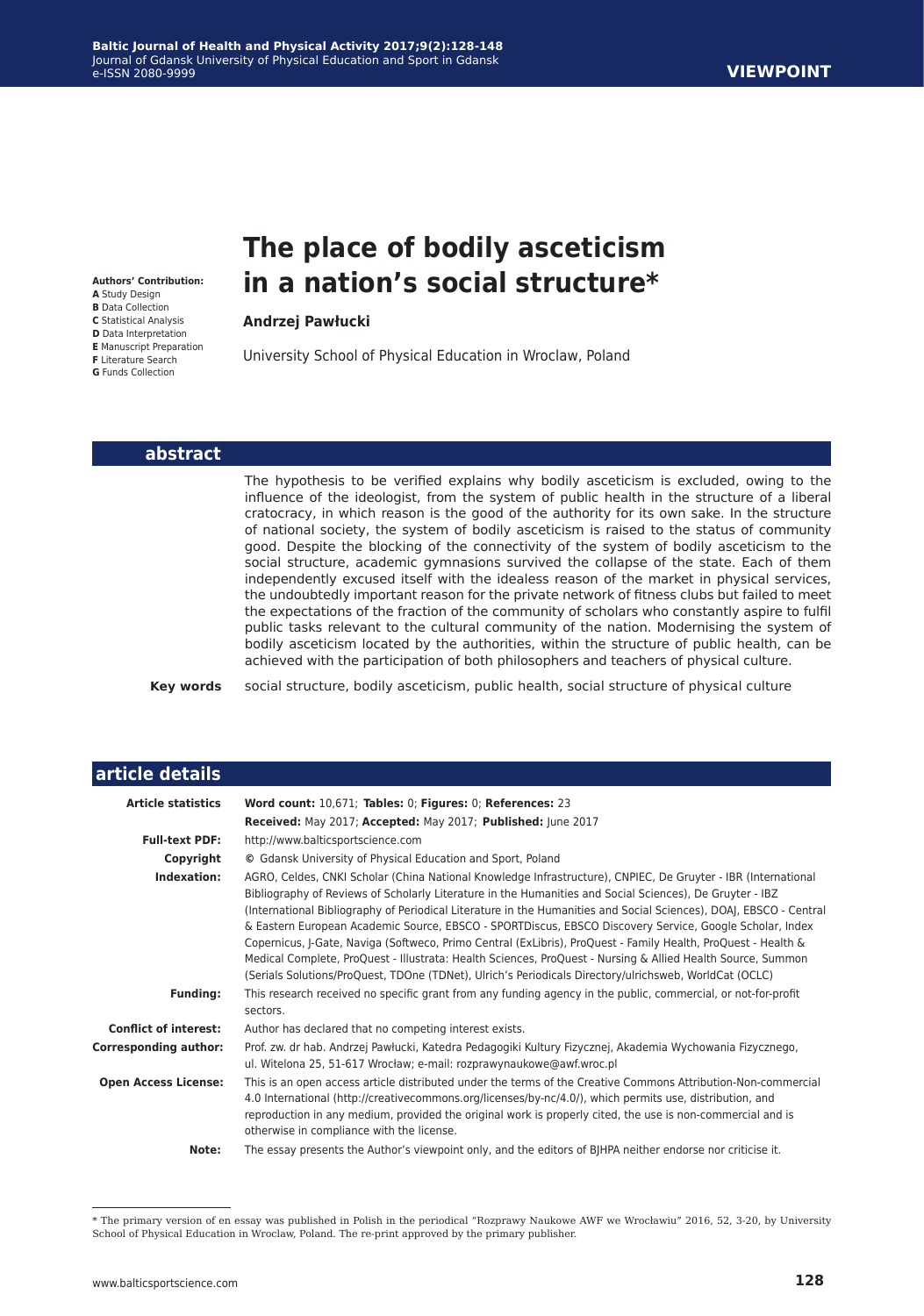### **introduction**

Bodily asceticism in the area of sociology and the philosophy of physical culture is the subject under consideration in this essay. Asceticism means a relationship, i.e. referring an activity to its whole; because it is a reference of the entity to itself, the vector of activity of asceticism is self-referential. Asceticism is an activity of bodily improvement, and also a spiritual one; the activities of bodily formation are assigned different meanings depending on the reasons justifying the meaning of the higher activities. The social role of an ascetic includes all the activities and relationships established in the cultural group of the *gymnasion* – the organizational centre of the physical culture social system. Bodily asceticism logically precedes every social relationship. At a macro level it creates the structure of physical culture as well as the structure of public health, which both potentially sit within the structure of society as a whole. Depending on the causative-ideological model of society the structure of physical culture can be validated or eliminated, transferred into a state of potentiality. The principle of topdown causality used to analyse social reality allows us to understand the reason why there is no structure of bodily asceticism in the structure of a liberal-democratic state.

## **the significance of structuralism**

1. The question of structure belongs in geometry, and the question of both the natural and observable objects of the structure, to physics *–* from the word *physis* (gr. Φύσις) *–* denoting natural beings. It could not be otherwise, as it is known that general ontology, which explains the nature and causality of being, resolves that objects remain relational beings, whereas relationships are not self-existent beings. Unobservable objects from which the world is composed can be recognised by the relations occurring between them, which is why a physicist can participate indirectly in their exploration. This peculiarity of the world of natural objects (existing in quantum) has led physicists to divide the images of the world (and indeed metaphysical approaches) into **epistemological structuralism.** Accordingly, relationships which create structures and contain implicit metaphysical assumptions about the existence of these unobservable objects as well as **ontological structuralism**, in which the world is composed only of relationships [1], are the source of knowledge of the objective world.

Regardless of, or rather, along with this discussion of physicists and philosophers of science, **mathematical structuralism** as used in physical theories leads to a sensational-sounding (in a traditionally accepted sense) realism of the metaphysical point of view. According to this, it is considered through "the search for the true nature of reality"; the mathematical structure is the Physical World itself (the structure of our physical world is a mathematical structure) [2], and not, as it has been claimed so far, that mathematical structures (so successfully studied by physicists) lead to acquiring knowledge of the World's Structure. In other words, mathematical structures, by reflecting reality, remain in "a certain resonance with the structure of reality" [1]. The author of this way of thinking admits himself that he represents "a quite crazy belief that our physical world can not only be *described* mathematically, but that it actually *is* mathematics, which makes us self-aware elements of a giant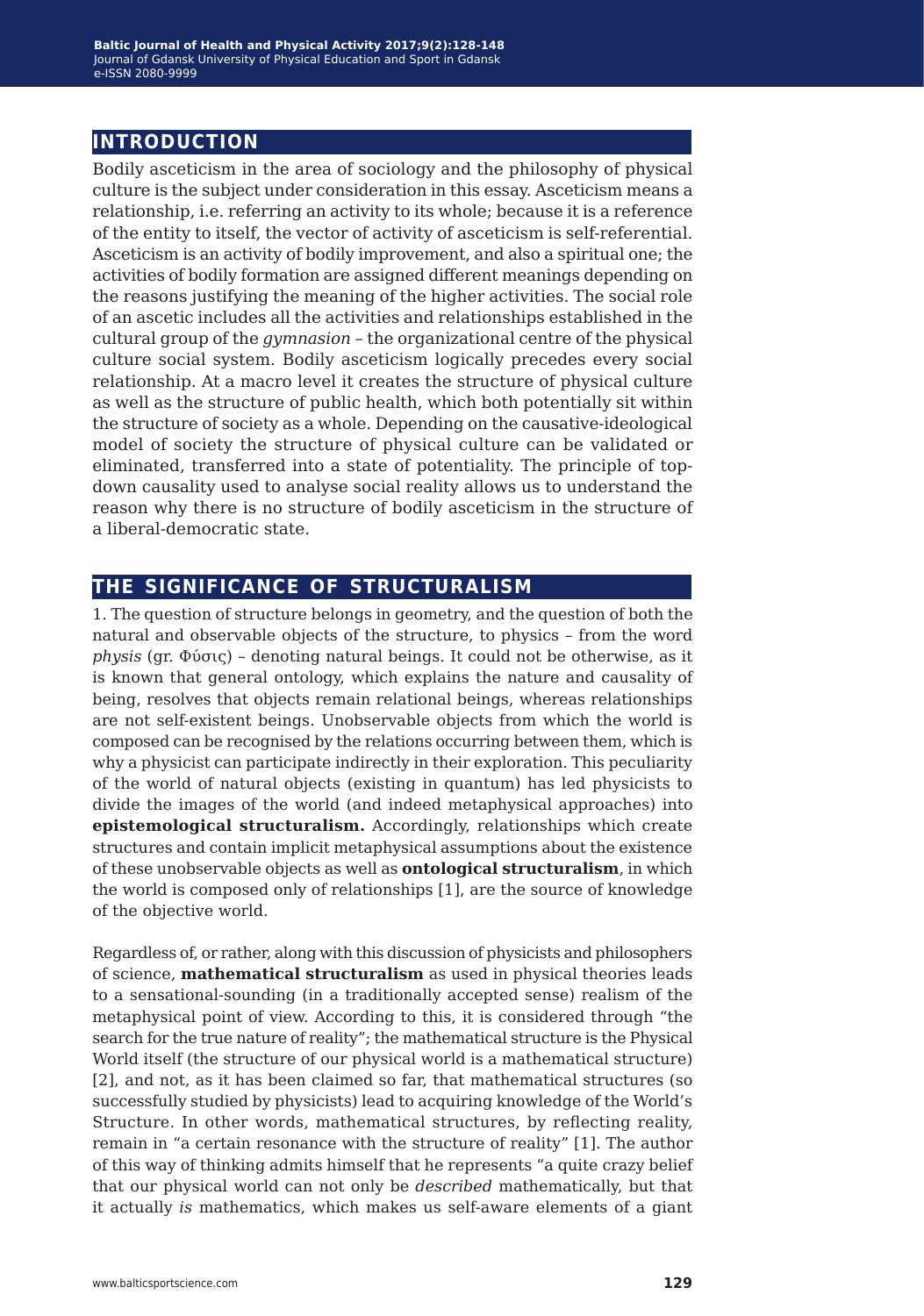mathematical object". As for Tegmark's understanding of reality, the physicist understands it as "the ultimate nature of the external physical world" [2].

With this revolutionarily-sounding ontological view which promises a revolution of thought in the fundamental meaning of the legitimacy of the realistic (or more precisely the materialistic) approach in science, we are dealing in cosmology, and of course in the very heart of quantum physics. The view of the quantum physicist, who introduces a new order of thought to transcendental metaphysics, which will have an impact on "all scientific processes" (as Goswami, the perpetrator of the *coup,* admits) sounds even bolder after the adoption of an image of the World "based on the primacy of consciousness" [3]. Goswami, as every scientific realist, asks himself about "the nature of reality", causing amazement when he "orders" quantum physics to adopt "top-down causality". In this, the spirituality of quantum dynamics, or the soul itself, which is a collection of quantum capabilities (having nonlocal and unstructured properties) and which assigns creative potential, is manifested in the localised structure of the physical body. He does not say that quantum spirituality provides the body with structure, but only that it gives life to it locally, while at the same time reincarnating itself. Thus he does not decide about the idea of a human being's structure and he does not reach the conclusions relevant to epistemological structuralists in physics. They claim that physical reality is "permeated" with mathematical structure and not (as in the Neoplatonic hypostasis of material beings) that the material world, which is the final emanation of the spiritual world accessible to human reason, *follows* this world, and so, it "emerges" from this world, whatever that means. Just as in the Christian hypostasis, material corporeality is preceded by the *Logos*, which is "at the very beginning" and precedes the physical reality which "becomes" flesh.

2. I quote these examples concerning the understanding of structuralism in the mathematical sciences of nature, to draw attention to the human sciences which are considered a subset in the widely-understood context of natural science. This is determined, on the one hand, by cosmology, and on the other hand by quantum physics, which both need to find their confirmation in anthropological cognition. In the ontological perspective, they have to come across "the case" of the human being considered as a microcosm: atomistic and quantum, in which for some the mathematical structures are the expression of the completion of intelligent design, and for the others a confirmation of the existence of the *Logos* of the spiritual world – which precedes physical reality – and which finds its realignment in the bodily structure. It is as if, by following the stoics (in particular Heraclitus), they aspire to find in this way of thinking, which states that immanent rationality is contained in the personal dimension of man while participating in the Rationality of the universe, and *as the law, directing the course of nature, and which should shape the course of human actions* [4, p. 229].

3. When we ask about society we must bear in mind that it is a rational being, created by participants in the same activity and always with its own assigned meaning. Thus by analogy we call the social structure "the social geometry" and the objects that are relationally bound with each other, "social physics". Relationships in social reality do not exist independently of "objects. This obviously does not rule out the ability to recognise them as separate structures,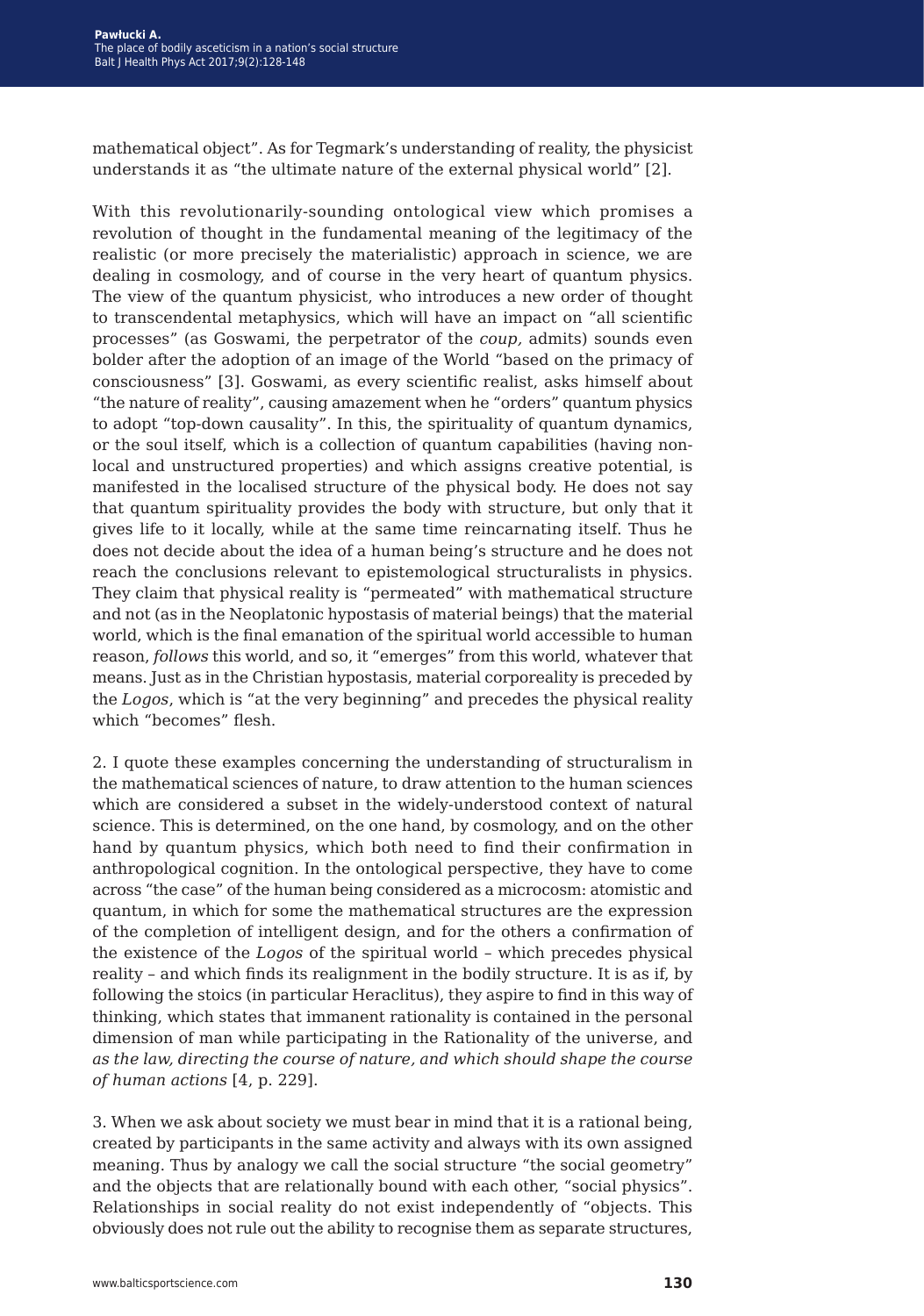but in no way can learning about society be reduced solely to "network links". A sociologist must ask not only *who* starts the network, but also *what* reason justifies the desire for its realisation. He must ask about the reasons for its creation, or as defined by a metaphysician, about the *tertium comparationis*, which is the basis of the created relationship, and understood as the third component in the relationship between objects: the subject, the end point and the rationale [5, p. 127]. The sociologist must ask about culture, as the supreme regulator of social structure, in which this reason, as a notion of good, forms the core of the normative reality of thought. This is not because the objects of social reality are observable (as opposed to objects in the field of quantum physics), but because it is ontologically impossible that society is limited only to relationships, and thus to the reality of existing outside the objects correlated with each other. Just as there are no social relations without conscious entities, so, in the same way entities which are aware of their concurrent positions will not create a society *–* even of the lowest ontological rank, the *interaction –* if any activities initiated by both correlates are not justified by the same reason. In general, there is no society without **supreme reason** *–* in this case defined as supreme good *–* that justifies all the activities of its entities. If, in other words, entities do not share the desire to establish social relations because they desire the same values for themselves, then there is no structured society. There is no society without truth*.* This was justified by Sorokin in his theory of the super-system, "and that means that society is not the existence of thousands of different ways of life, but that systems of supra-local values hide behind this multiplicity, which have to be taken into account if one wants to understand the dynamics of cultures, and world history" [6, p. 726].

There is something in all of this. Indeed human individuals – independently of each other – can gather as a group, without any reason, but at the same time, if they do not establish mutual relationships, they do not form any social structure. "Shapeless" they can acquire knowledge of some reason that would unite them if only for a moment. And isn't there a common expression: "shapeless mass"? For as long as they do not themselves try to understand the reasons justifying the need for integration, the group will not turn into a community, that is a basic structure composed of at least interactive social relations, the simplest possible being. A good example of this is a recent situation in the port of Calais, where a crowd of refugees made their way *en mass* towards the ferry, all, of course, with the same intention which was known to each one of them independently. Simple interactive relations between a possible leader-usurper and the rest of a crowd give a reason to mass activity. That was enough for a formless mob to obtain a short-term form, an elementary social structure with the shape of a figure and not a "geometrical solid".

4. For a sociologist what society, as a reality created by sentient beings, is, is not a problem because it is a network of relationships created by self-correlating "objects", which also gives particular meaning to these relationships. Therefore, for a sociologist, **ontological structuralism**, according to which only relationships which come to this reality under investigation and nothing more, is not a problem. As a kind of reductionism it would be a cognitive concession, if not a surrender since it is known from *the sociology of humanistic coefficient*, that society cannot be reduced (with a metaphysical spell) solely to social relations. Thus, ultimately it should be considered as formal education,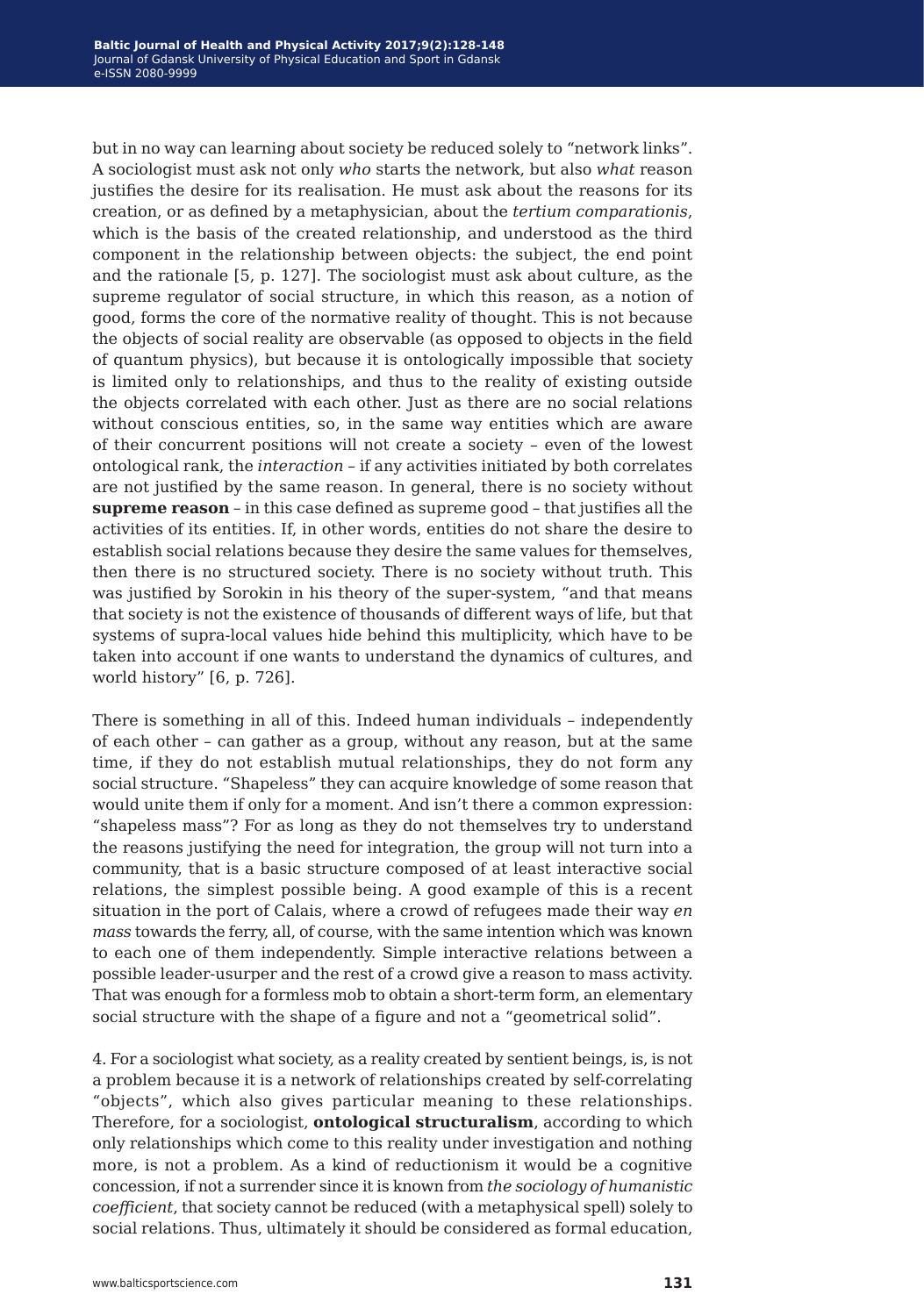which becomes a comparative study of "figures" or "geometrical shapes", omitting the subjects of relational references and reasons triggering their active pursuit of accomplishing the desired good (*ratio boni*).

#### **metaphysics and the sociology of social relations**

Let us recall the fact that when one object refers to another object, exerting influence on it, this is a relationship. Let us also remember that if the relationship is to exist, both a *subject* and *the end* of the relationship (*subiectum* and *terminus*) are required, as well as the *basis* for the relationship (*fundamentum*). This is understood as "the reason, the cause to which an entity refers to the end" [5, p. 127]. The relationship, as the reference of one object to another, i.e. one subject to another conscious subject, gains the ontological status of an accidental event (*accidens*). As is known, each chance event does not exist independently, but as a being inherent in the essential being, it obtains its reality through personal correlates, which consciously express a striving to co-existence according to the principle of active co-operation.

The structure of society can obviously be explored by using the abstraction, a method that extracts from its ontic deposits only those realities that may be perceived outside the subject – without its participation. As an analogy, we might get to know to know "city life" or even multiple clusters of habitation from a height so distant that the social reality is only observable in photographs as communication routes, where its users are not visible. When one chooses such an observational "bird's eye view" method to get to know a society, it cannot be said that a person cannot be seen, only the systems of roads where someone is undoubtedly moving with a particular purpose. It cannot be said that this imaging is cognitively useless, because it does not represent society. But equally it cannot be said that such imaging of a population exhausts the content of its acquisition and that communication routes are all that the society as a whole is composed of. When the writers responsible for some excellent war media coverage portrayed battlefields from space (literally, from a height of several dozen kilometres), they did not argue that the object of their knowledge exhausted the content of the message. Indeed thanks to computer zooming technology they went from the high-ceiling overview to "ground" imaging, which revealed the faces and actions of the actors in war events. They behaved exactly as sociologists, who take some ontological level as their object of cognition, from which (without losing sight of the social whole) they take out nomothetic generalisations of the relevant range of reality. They do not say that the truth about the parts removed from the whole entitles them to apply their conclusions to the whole of social reality, but as they are aware of the risks of falsehood contained in the rule of *pars pro toto*, they limit their reasoning to the frames of the subject of research. So they bring into sociology their bit of creative thinking; nevertheless, they do not think that the cognitive reality they had brought in is all that sociology can afford. A sociologist is allowed to create a theory of social structure, when the object of the cognition of society is reduced merely to social relations which are the relative reference of beings to each other and exist extremely realistically as their *accidens.* At the same time, he deliberately ignores its simpler and most elementary ontic components. By restricting himself to the highest level of abstract cognition, he will not go so far in his process of purifying the "communication framework" of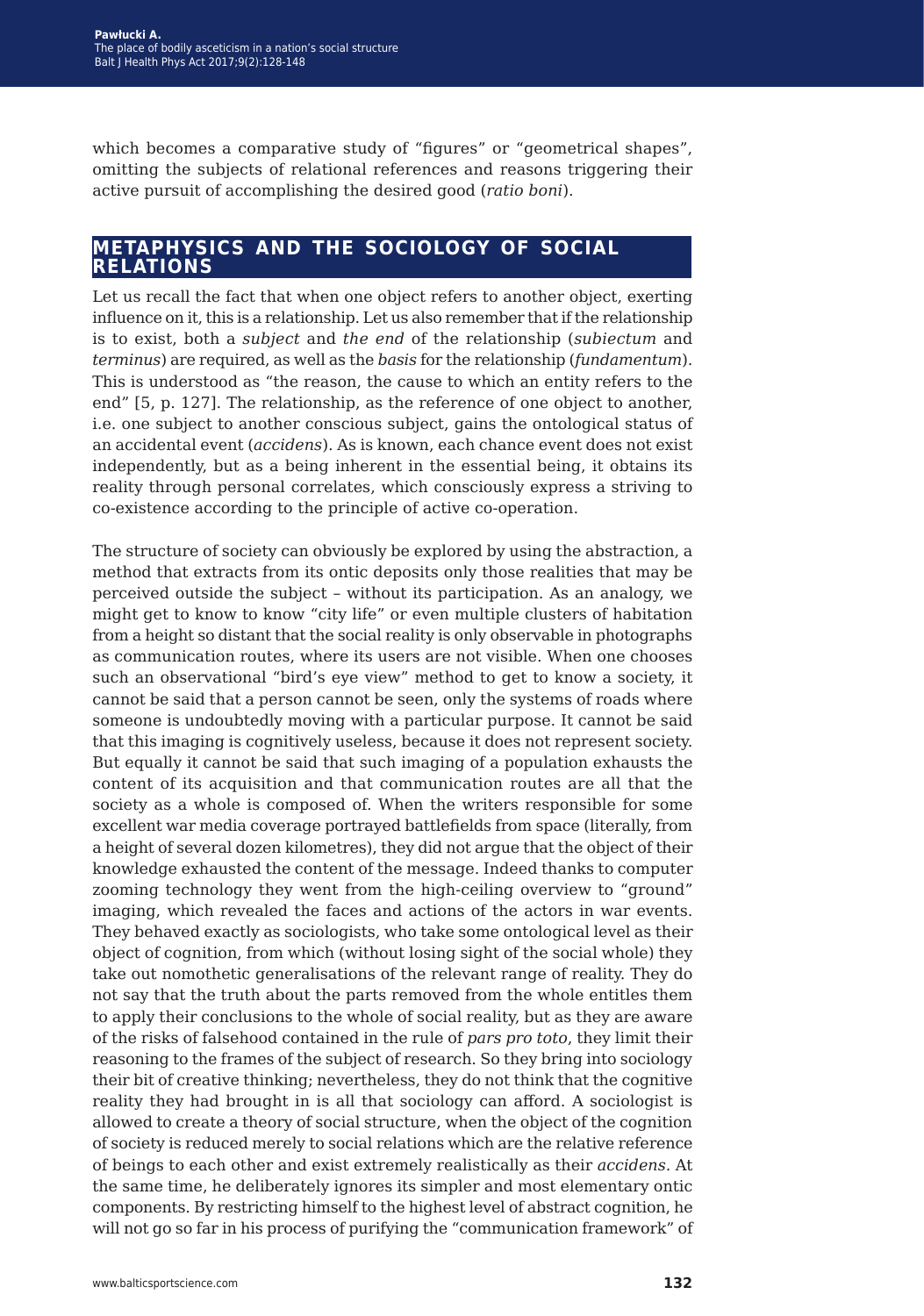society, led by an obsession with ontological formalism (on the way to acquiring knowledge of pure forms), and lose orientation as to the justifying reasons for this framework. If he did not take this – a principle establishing not only the structure, but also each component of the ontological society – into account he could not pass judgement on its cultural identity and membership of the given social structure to the owner of a normative system. This would particularly be the case if that collective owner of the field of thought about himself, eulogised the ideal: the moral (humanistic, anti-humanistic, ahumanistic), political (monarchist-conservative, conservative-republican, democraticliberal, socialist, imperialist, militarist), economic (capitalist, globalist, fiscal) or religious (personalistic, fundamentalist, atheistic) or other, in any ideological and normative form.

What is more, the sociologist would not be able to explain the causes of intrastructural variations or the origin of differences between structures which undoubtedly result from society adopting the idea of good and normative standards which determine the exact course of action. It is as if a cartographer, in drawing up the geopolitical outline of a state's societies while satisfied with the accuracy of the resulting form, omitted its colour which symbolises the values recognised by society and is contained in its perfect culture. Such a map of the political entities of societies would not have any orientation value. Its user would not be able to determine which ideological space of the "visited" social structure he is living in.

Returning to the example of learning about society from "a bird's eye view", this is a way of getting to know it, let's call it disregarding specific features of a subjective battlefield. This delivers amazingly new and unknown observational data, both scientific and empirical in character, and not just pragmatic and useful in devising a strategy of war. The conclusion may be drawn that only at a sufficiently high level of abstraction towards the ultra-fine ontic particles of social reality (appropriate to the knowledge-acquiring subject) that the details disappear out of sight can the sociologist focus on the relationships themselves. He can, therefore, omit the following elements: the levels of movement, behaviour and action of a single entity, and the cooperation between both two and many interacting ones i.e. the group level; the level of organisation at which objects reveal their status and roles; and finally, the level of cultural reality, where agreed patterns of action are located he therefore sees no movement in these entities in deeds and actions or of cooperation between two or many entities. He does not observe them in larger groups or environmental and organizational clusters, striving towards the cultural fields of awareness; he does not observe, because by this cognition of society he is not going to penetrate the increasingly complex ontic layers. In getting to know society the sociologist focuses solely on relationships (*communication routes*), i.e. everything that exists between the entities and which – what this sociologist is familiar with – society as a whole cannot be reduced to.

### **methodological structuralism**

This way of getting to know society, in which the social relations themselves become the subject, can be called "methodological structuralism". This is obviously taken together with the base (*fundamentum*), i.e. the rationale for goodness (*ratio boni*), justifying their importance, with the exception of any objects of correlations.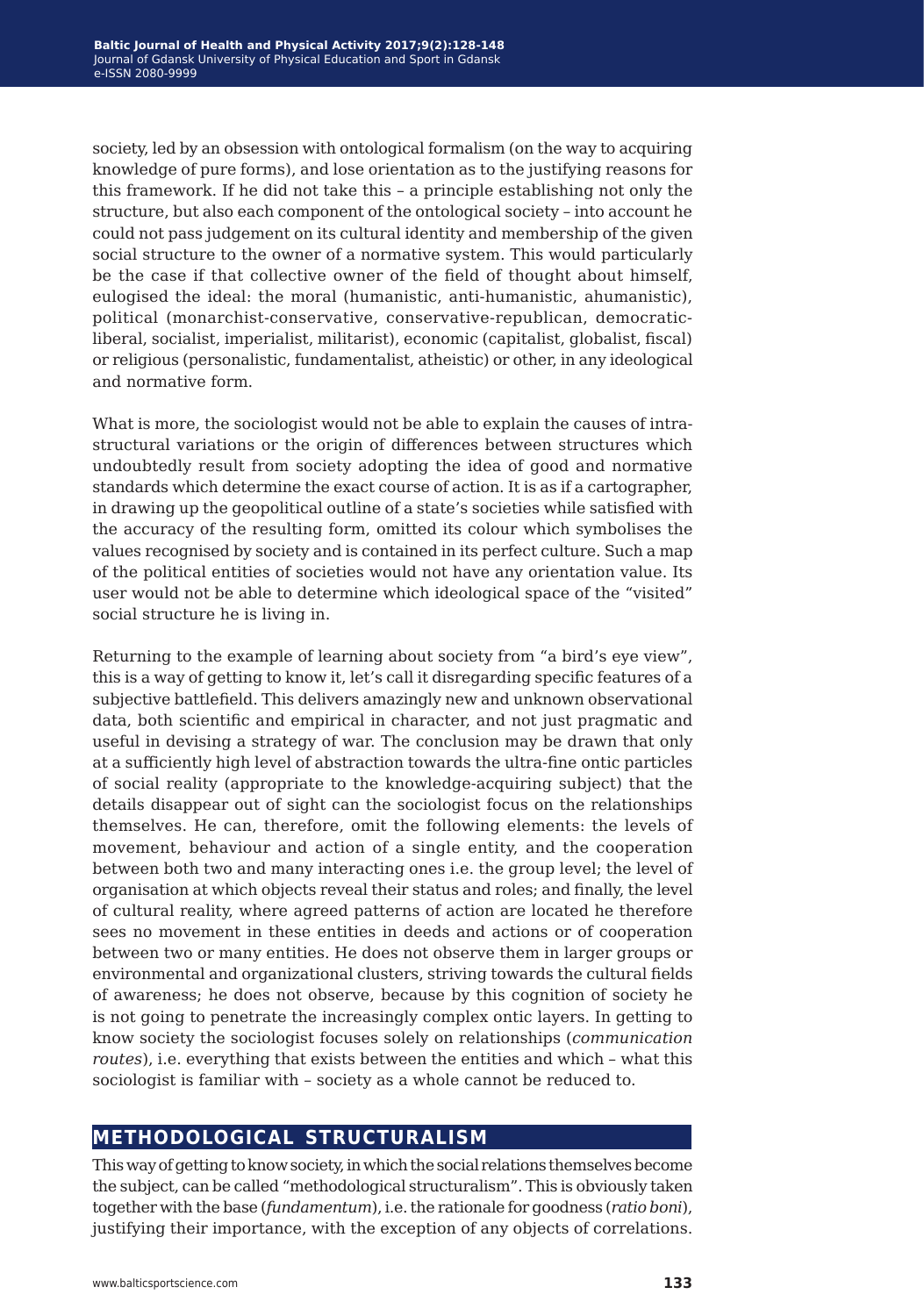The mere understanding of the relationships between objects as well as the relationship of the object to itself would have no cognitive value if the explanation of the cause of the relative incident was omitted. What is more, to adjudicate on the dependence between relationships, their resulting one from another or conditioning of one by the other would not be possible without taking into account the basis of the relationship. In exactly the same way – figuratively describing the dependence between relationships – main arterial communication routes gain their validity because they are linked to subroutes and local roads, from which the former (let's call them the road routes of "final" destination) originate. No artery, even the most important in the road network, may be validated if there is no validating of the route which is subordinate to the middle-ranking relation, and back to the very beginning of the process of validation, the local relationship. The condition for validating the main communication artery is validating the relationship of the lowestranking road to the network of all the roads.

If the object refracting the potentiality of a communication relationship is heading towards the final destination in its activity, then the reason for the relationship of the lowest rank is the supreme good, which in turn justifies the succession of relationships: from the lowest and local, through the higher relationship of the middle-ranking right up to itself, as the relationship of the final level. This is due to the fact that the local communication relationship does not justify itself through its own reasons. In the same way, the *motorway relationship* which the entity initiates by its activity (by going from a lower relationship to a higher one) objectifies itself ontologically as much as the communication community eventually gives it an appetitive status of its own. A community locates the demand for a final rationale in its normative culture, in the formula of the idea of the supreme good. It can be said then that the communication relationships form a network whose rationale is the supreme good recognized by the objects validating this as the most desirable being on the way to achieve partial good (*bonum partiale*). The condition of the final relationship in the communication network system is the elementary relationship, the lowest in rank, though indispensable in its fulfilment.

From a logical point of view, the fulfilment of the final communication relationship can occur without a lower relationship (just as a road map can only contain descriptions of main routes and omit local roads), but in the order of things, the lower relationship is a prerequisite for higher relationships. Although the route is not on the map, it must in fact exist. The arterial relationship cannot validate itself, though its meaning is justified by the highest reason (there is no motorway without access roads). And vice versa, despite the fact that a local relationship can be updated solely for itself, the full meaning of its destination is complex, "far" beyond it, in the reason of the supreme good. If the local relationship is not integrated into the higher relationships, leading to the acquisition of the horizon of medium-range reason, it will remain a relationship without any sense. The locality of life then will be based on "experiencing" physical life. When physical life "for itself" is the only real relationship, then this senseless relationship is not preceded by a relationship of corporal asceticism. This is certainly the only relationship in a potentially hierarchical social structure, in which corporal asceticism – if it presumptively preceded a relationship of physical life "for itself" – would be a total nonsense. As the relationship of asceticism gains its full meaning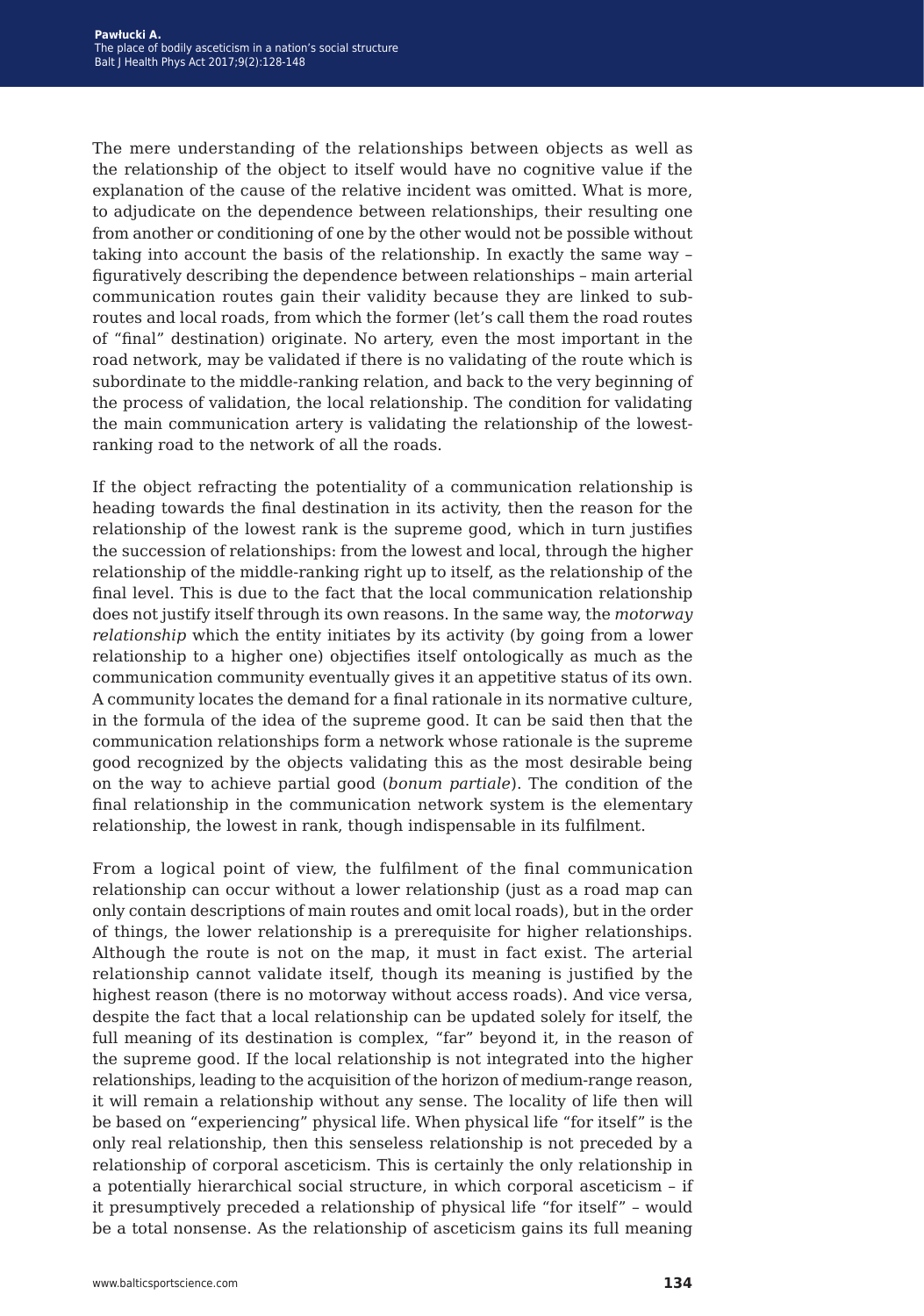when it is justified by reasons of personal moral dignity – as the highest reason in social life – so does it become a completely pointless relationship, when the relationships of social life cease, and the only validation is obtained by the relationship of physical life "for itself". In this logical exercise that I have imposed on myself one thing obsessively comes to my mind. It is the character of a rural Hamlet who "forms" a relationship with his physicality to "use" its corporeality1. When the structure of being of this *amateur actor* is integrated into the relationship for its own sake, it makes no sense. The *amateur actor*, who establishes a relationship only with his physicality, is nothing but an Uroboros monster, which as a sign of its boundless stupidity (at least for intellectual simpletons), feeds itself by devouring itself, starting the "feast" with its own tail.

#### **bodily asceticism as the rationale for the lowest rank**

This approach to social relations as a network of relationships, creating a hierarchical social structure, will allow us to understand the importance of the social relations of bodily asceticism, which is the most "local" relationship and can even be reduced to an intra-entity self-referential relations (described by some people as a relationship "for oneself"). At the same time this meaning is incomprehensible if it is considered as the relationship itself, i.e. independent of all other social relations. It would also be equivalent to the silent anthropological assumption – burdened with the error of naturalism – of the possibility of living for oneself, for one's own bodily nature with the possible, therefore not imperative, tying of the "thread of agreement" with society. The possibility of being "tethered" to another entity is ontologically impossible, just as it is impossible for an individual to make a naturalistic escape from society. The entity cannot "alternatively" remain a relational being, and at the same time be a being forming a relationship exclusively with itself. To both be and not to be a social entity; man is either a social entity or does not exist at all. Such an anthropological adjudication is allowed by the principle of the excluded middle, which states that "something is or is not" [5, p. 41]. A social subject, which by way of a logical operation "undergoes" individualisation, becomes a different being: a social person becomes an individual. The subject must then be considered in a different order of cognition from the sociological one.

The return to its naturalness is understood as a self-referential relationship between the subject to its corporeality and, more generally, the return to its structure of being. This takes into consideration an improvement in various *accidens* and becomes meaningful only when it is justified by a higher reason assigned to a social reason, or indeed, any reason. Examples of social relations in which two entities may be interested include wealth, parenting or veracity.

If the means of existence is a relationship with another, it has its *reason* for good which justifies its meaning. The reasons of wealth, parenting or veracity give meaning to each of these social relations. So if, despite the ontological constant (which a relationship is), each of them would be expected to establish a relationship with the other. By attributing a biotic reason to this inbred

<sup>1</sup> I have in mind a picture by Duda Gracz entitled "Hamlet polny" (Rural Hamlet), which presents a bodily distorted image of a dirty, obese and exhausted peasant who appears to be asking himself: "to be or not to be". The artist seems to attribute an existentially momentous thought to this character, placing a skull next to the sitting peasant.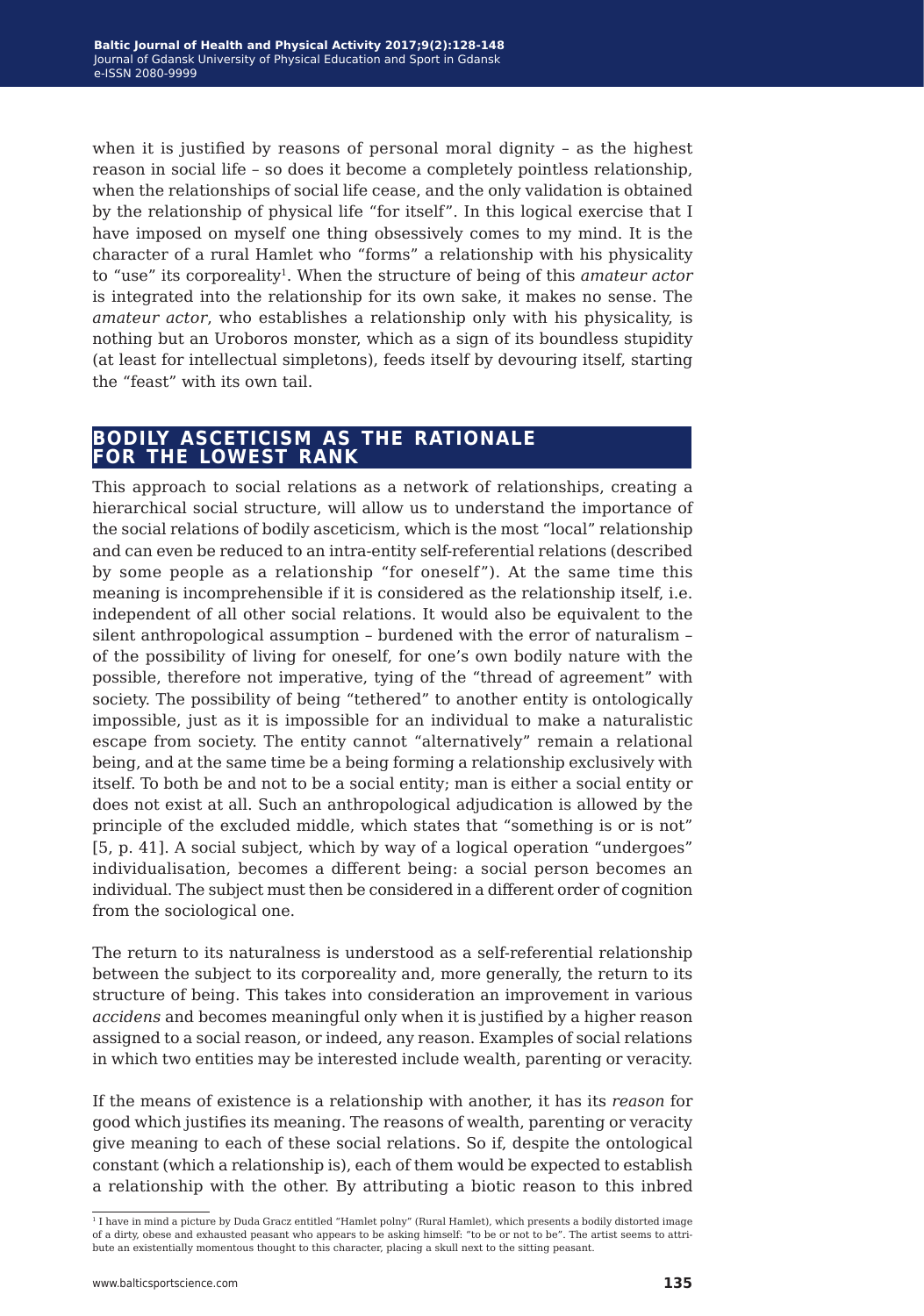relationship, i.e. bodily "healthiness to enhance healthiness" and "vitality to enhance vitality," this inbred non-social relationship could be only justified by a higher reason.

 Relating bodily asceticism as a relationship to itself may not make sense in itself. It acquires a meaning only when it is recognised jointly by the rationale of a higher order. In the same way, a stream flowing from the source to the river is known as *a tributary*, i.e. it changes its ontological status when it is recognized in connection with the wider mainstream, flowing into the mainstream of the river. Then in attempting to understand the relationship between the river's currents "from the top", we can say that the main river current which leads to its final self-fulfilment at the river's mouth (or some other final estuary) provides meaning to the validity of indirect currents, justifying them with its highest ranking rationale. A similar metaphorical comparison was used by Tischner in his ethical considerations of the hierarchical relations between values when he used the example of a cable car while explaining how the foundations of this vehicle in which its bearing span gains the value of a lower order owing to the car and the whole cable car has a higher value. The higher value gives meaning to the importance of the lower value2. The foundations would not have the status of a lower value were it not for the higher value which gives it meaning. The foundations as a self-existing object would not achieve the status of a value on its own.

In general, life as life does not provide meaning to itself even though it is accompanied by a natural inner rationale. If life is not only about existence itself, then what value gives it meaning, using the rule of value logic that the higher value funds the meaning of a lower value? *It is worth living for the sake of living when, in social life, a person exists for another person*, as a maximalist would say. Only then does the moral dignity of a person become the reason for physical life. It is when asceticism becomes a relationship that it gains greater importance. It is a paradox that bodily asceticism – the social relation of the lowest rank – may acquire the highest rank of meaning.

Generally speaking, the importance of every relationship is growing, including the social relations of asceticism, when personal relations are at the edge of holiness. Therefore, is it not a true ethically negative assessment of the relationships of asceticism, whose importance is determined by reasons of resentment or hatred of the other person as well as the relationship of depersonalisation of itself, manifested in individualistic selfishness?

 In the light of both anti-humanistic and unhumanistic reasons, the social relations of bodily asceticism at the lowest rank lose their importance and ultimately become meaningless. And what about the fact that a selfish person establishes a relationship of asceticism with himself/herself when the only reason for their life is life for themselves? When life loses its validity, which the selfish person probably does not realise, and their efforts to enhance their body size, in some cases to extremes, vitalism or healthism no longer make sense, and they become absurd.

As Tischner taught, "the value of life is founded on the values which a person can devote their life to" [7, p. 378-379]. It is only after recognising the *logos*

 $\frac{1}{2}$  Tischner, referring to Scheler, wrote that "higher value is the value funding the lower value", in the quoted metaphor it means that "cable car is value that funds/sponsors the stanchion". [c.f. 7, p. 377].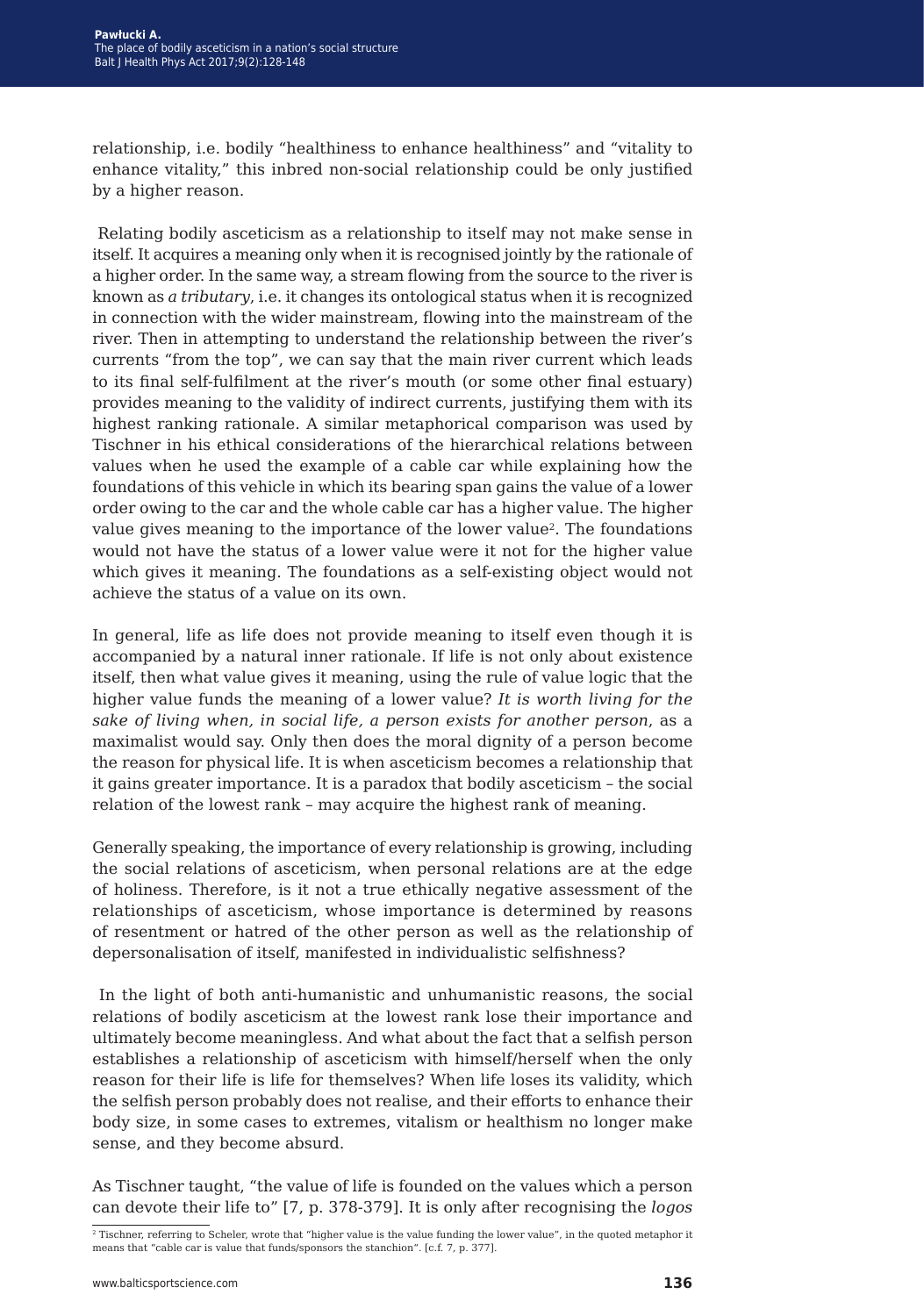contained therein, by the intellectual effort of the subject to acquire the knowledge of their complex moral duty, that physicality obtains social meaning In other words, the procreative relationship between spouses, and life as life, is justified by reasons of mutual love, and more generally by personal moral dignity. Understanding the moral meaning of corporeality must, however, be preceded by the establishment of a social relationship between a man and a woman. Going further and getting to know the meaning of moral bodily asceticism must be preceded by getting to know the validity of educational activities whose goal is to activate a sense of responsibility for this vital and procreative bodily formation. Bodily formation as an activity, or bodily asceticism as a relational being, "is waiting" for its justification, as it cannot justify itself. As a non-social relationship, justifying the reason for itself – health for health, and vitality to enhance bodily vitality – it is absurd. If a person does not exist solely in a relationship, being addicted to the other person, then whatever he/she does alone may be justified by reason of a social relationship (a social relationship justifies with its reason non-social relationship) in fact a higher a relationship, towards the inbred relationship (intrapersonal), which is the lowest relationship in the ontological order of social structure. Thus the social relations of bodily asceticism, as a lower-ranking relationship of being, is always justified by reason of a higher relationship by providing it with meaning, while the sense of the higher relationship is justified by a reason even higher in the hierarchy, that is, the idea of good that at the same time justifies the sense of all other relationships. This creates a social structure which, in a formal sense, is a hierarchical structure (like a multi-level geometrical solid), and within normative meaning it must always be recognised as "someone's" structure. In this definition the idea of good (always different, and certainly never the same, nor is the reason of supreme good defined in the same way) justifies the meaning of all social relationships: relationships of higher and lower rank which reduce themselves to self-referential beings, and elementary relationships set up so that the higher relationships which lead to the fulfilment of the social structure in its cultural ideal find a real ontic anchor in them.

The social structure consists of lower and higher relationships which permeate into each other. If they are looked at "from below", this starts with the local and the lowest, which permeates the higher one in a medium-range of normativity, right up to the arterial, which has the highest, appetitive rationale. Looked at "from the top", the wider relationships spread to the narrower ones, and their partial rationale gains full power of meaning when it is "illuminated" by the idea of supreme good. In this regulatory light whose glow radiates from the ideological top of culture the social relations of bodily asceticism, despite its lowest rank, gain the status of validity under the same conditions of necessity, as *sui generis,* have the tributaries of rivers which flow into the mainstream. Even the queen of rivers does not grant "grace" to its local tributaries, and recognising their necessity, because – having self-awareness of its own existence – it must consider them to be life-giving to it. **Even the smallest river adds to greatness of the queen of rivers.**

It is clear from the metaphorical imagining of social structure (as a hierarchical network of relationships) that the highest rationale justifying the meaning of the lower relationships, including bodily asceticism, can be freely and variously determined by ideological leaders. The mistake of ahistoricism in the sociological exploration of hierarchical social structures would be the view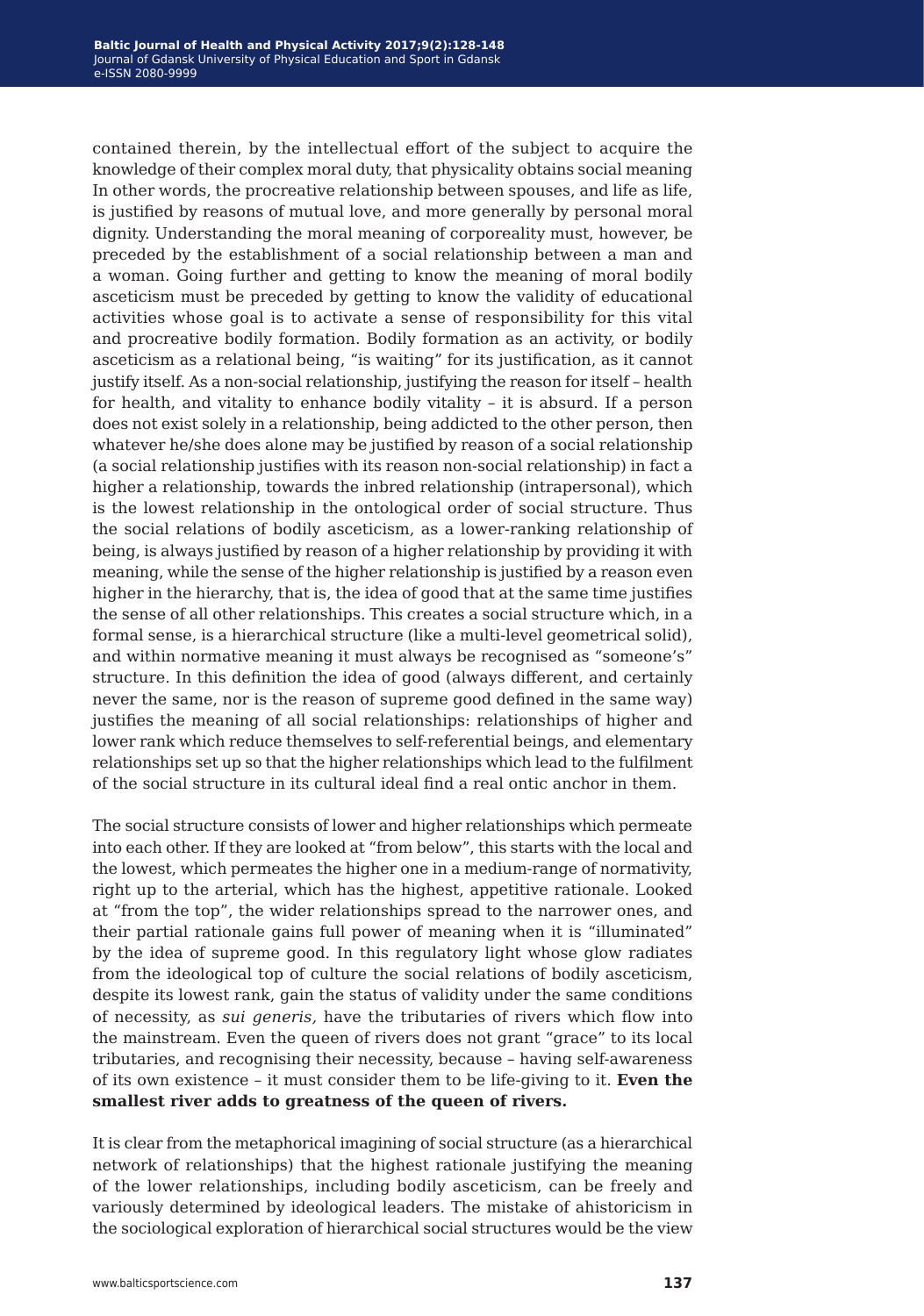regarding the possibility of obtaining the full logical truth about them, with a metaphysical assumption denying the fact that social reality is causal-andideological, not only causal, that is only explored nomothetically. A sociologist cannot deny the fact that the structures are different, and not only formally exclusively, so that the social relations of bodily asceticism, regardless of the structure into which it is incorporated, gains a different status of meaning every time and takes on another meaning. Indeed, the relationships of asceticism always obtain the same, the lowest rank, which in every social reality remains only a "local road". However, each time it is justified by reasons of good appropriate to this structure, the locality in which it is included, changes. For example, a local road to a church symbolises a relationship towards deification, whereas the local road to a death camp leads to the humiliation of the dignity of the person; both roads are included in radically different meanings of the social relations of asceticism.

Another issue is whether a sociologist, who is expected to assume the position of a theorist by using the inductive method to recognise the causality of social relations, has the power to evaluate the ideological content of social structures. Or in other words, can a sociologist, who perceives differences between the reasons for the main social structures assess the superiority of one over all the rest. After all, the reasons which are their prime *fundamentum* cannot be equal to each other. In other words, can they express judgements about the good itself, and as a result replace them with related theoretical judgements? Can a sociologist "switch" his knowledge of the social structures of theoretical rationality to normative rationality, and thus enter into the role of a philosopher of values, a philosopher of society and a philosopher of culture?

As it is known, sociologists have been asking themselves for a long time "whether they should also hold philosophical values?" [8, p. 460], because they are aware that not only an extraordinary diversity of values can be found in the world. "As a result, every sociologist who decides to apply their knowledge to solving a specific problem is, willy-nilly, involved in a dispute over values and norms" [8, p. 462].

 So when the sociologist discovers that social structures, despite formal similarity, are different in ideological content the process of their evaluation must be initiated, in particular those that affirm the desirability of their goods as the supreme reason. In this light all the relationships of this structure, including the social relations of bodily asceticism, take on the same meaning. If, however, he refuses to express his opinion about the good, as the guardian of the purity of his methodological study, he would still be unable to deny that good along with desirability rests in action and he would have to "adopt a certain metaphysical minimum related to the question of the good" [9, p. 98]3.

In the search for differences between world societies sociologists and philosophers "are agreed on the fundamental issue". As Znaniecki wrote, "the highest values are the values that have positive significance for all mankind" [10, p. 500]. Leaving aside the question of "refraining oneself from issuing value and normative judgements" by sociologists (as methodologically important in itself) – they would not escape inquiries about cultural universalism, contained

<sup>3</sup> R. Masarczyk wrote in her critical commentary on Ossowska's sociology of morality: "she left out in a planned manner [judgments about the good – A.P.], claiming that the question of the absoluteness of the good is a matter of faith, not a matter of science" [c.f. 9, p. 98].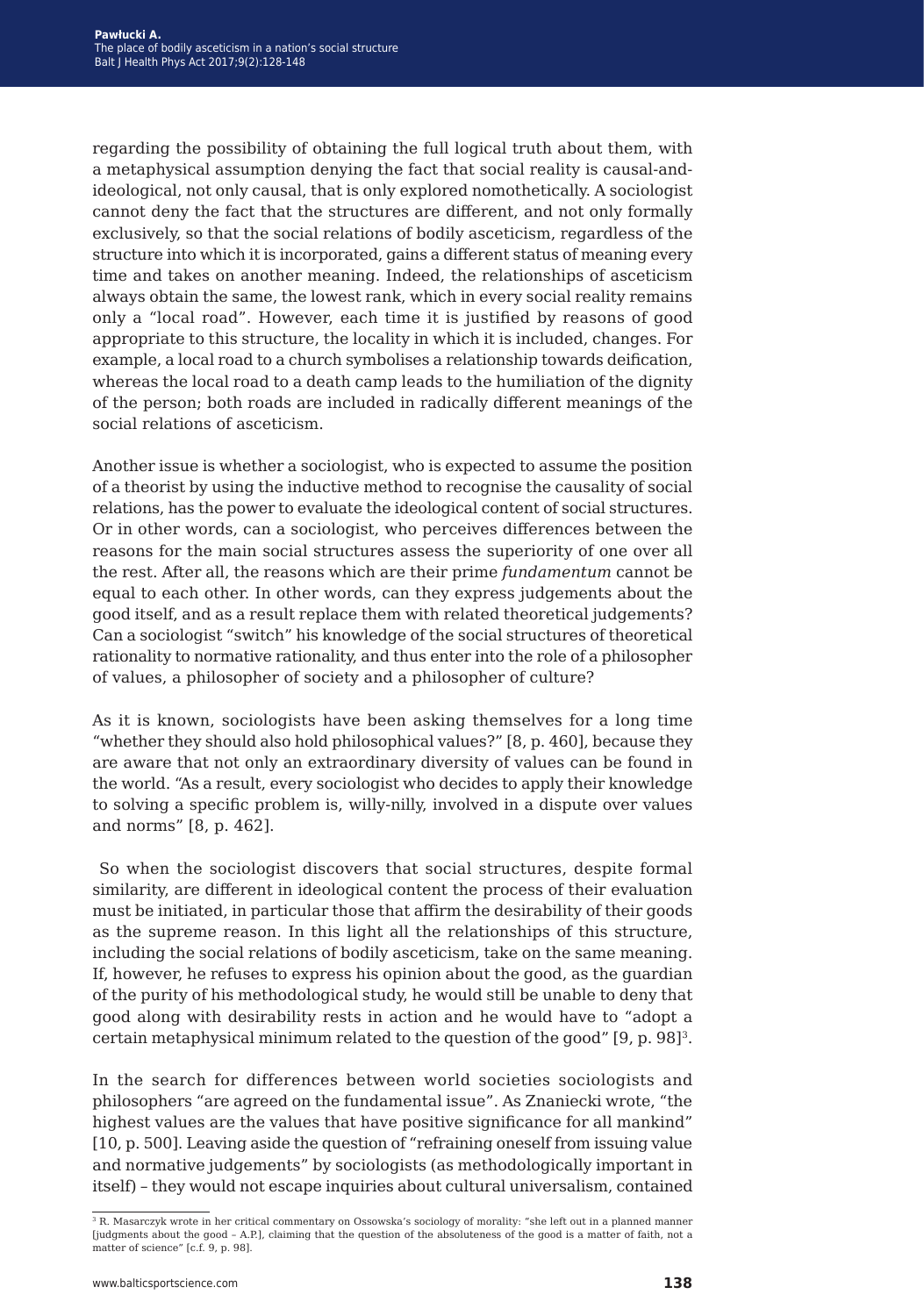in the humanistic *truths* of the ideal, or moral relativism sustained by other cultures, or depressive natural national-conservative social structure – in other words, politically correct authoritarianism. In search of differences between super-systems and their cultures, which were designed to evaluate the good contained in them, moralising sociologists, or social philosophers, (including philosophers of values and philosophers of culture) use the results of their scientific exploration to elevate some, as the *better* ones by applying universal humanistic tests and by recognising the *worse* ones. The better ones are those which, generally speaking, prioritise the good of human beings over impersonal beings, or, by liberating man to freedom without limits, condemn him to solitude. Despite logically irrefutable evidence contained in the judgements of *society-culture*, philosophers have not escaped accusations of moralising. It is as if the judges assessing the moral evil of the genocidal actions of war criminals during the Nuremberg trials were accused of errors in normative reasoning, even though all the judges knew from which source of the truth about the supreme good they were taking orders from, in order to formulate their conclusions infallibly. So when a sociologist is involved in a dispute over values, while facing a homicidal super-system of authoritarianism of communism on the one hand, and a super-system of national-conservative democratism on the other (incidentally, destroyed by the first one), they cannot settle for the inductive exploration of the explanation of the causality of both. If they only want to do more for the truth about cultural TRUTH, they have the right to deliver equally serious scientific judgements about good and evil, deductively derived from the axiomatic premises of some supreme law of ethics. Obviously, even if were accused of "falling out of the role of an objective researcher describing different value systems and different 'truths', irreducible to one another, while occupying the position of a moralist who judges which of these systems is better and where the Truth written with a capital letter is" [6, p. 727], the truth would in a strictly scientific sense still be on his side, when he revealed that some social super-systems were deadly structures to those of a different race or class, whereas others contain the social relations of the affirmation of life. At the same time he must recognise the differences between bodily asceticism justified by reason of hatred towards strangers, and – at the opposite pole of ethical judgement asceticism – justified by the good of life for personal dignity.

In general, the sociologist must see the difference between a super-system which takes into account the demand for humanistic ideals and the primacy of man over society, and a super-system ranking an impersonal being as a supreme one. This is generally utopian and theoretically invalid, and therefore imaginary, and unattainable in light of the principle of causality. By this its priority to man or yet another super-system is assumed, in which the external freedom of the individual is the absolute good, achievable through the objectification of society. It thus postulates the freedom of expression of an individual's actions for themselves, based on the principle of getting rid of responsibility for another individual, who is also free in their individualistic actions. The first of the supersystems "for the development of man as a person" may be called *humanistic*, the second "against the person" known as *anti*-*humanistic*, and the third, with its characteristic horizontal structure "next to the person," *unhumanistic.*  Almost every sociologist has written about an authoritarian super-system, but when it comes to identifying a "better" super-system that would include the truth "with a human face" in its culture then the very act of praising it was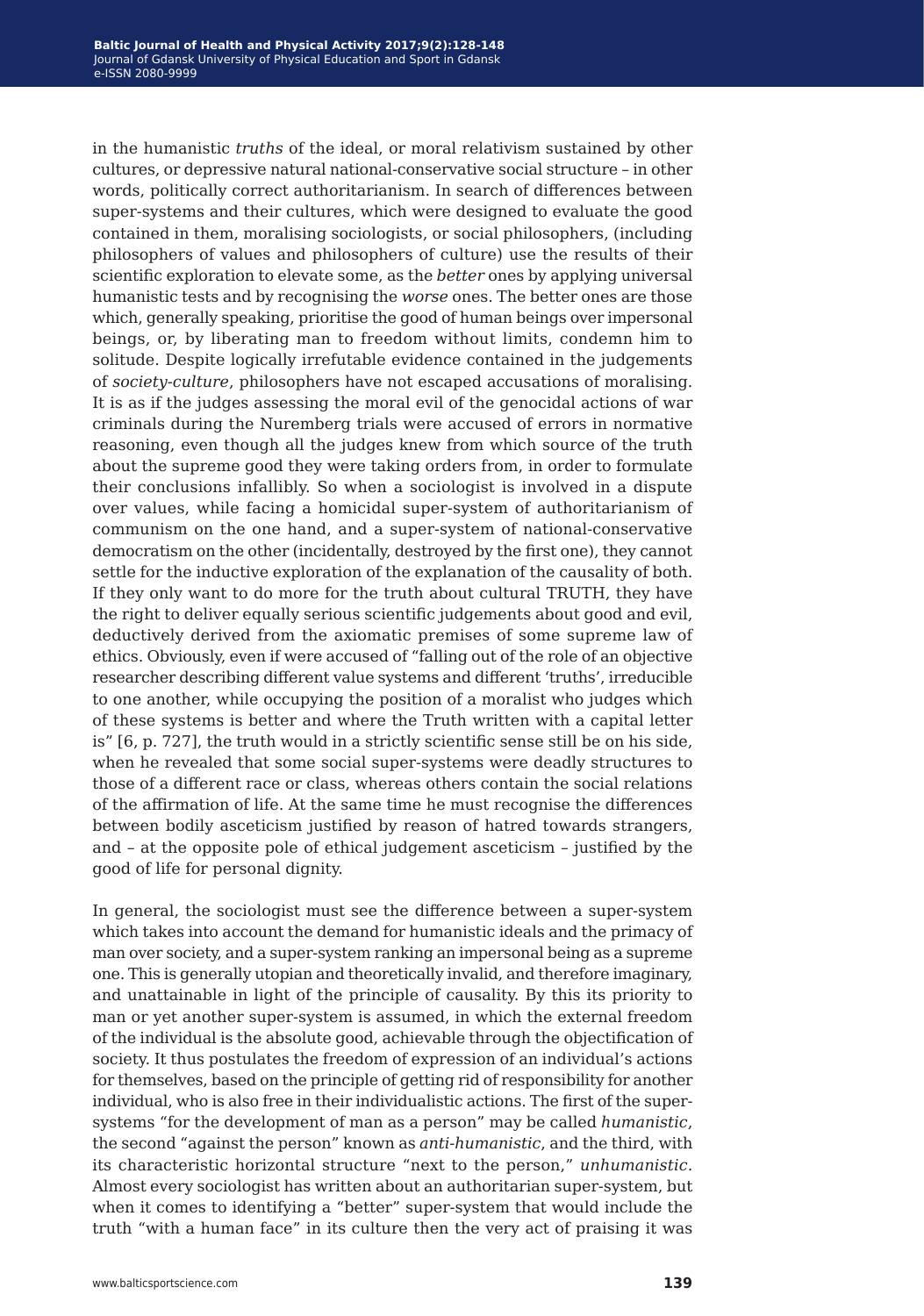negatively judged by other scholars as falling out of the role, or more scornfully – moralising. A Bolshevik intellectual – Sorokin, experienced this at one point when he dared to elevate the *ideational* (thoroughly humanistic) supersystem above other super-systems, and to judge the *sensate* super-system (ahumanistic, strongly unhumanistic) – critically. Indeed he prophetically foresaw the collapse of the liberal ideal, and called this super-system of hedonism and moral relativism "the villain of historical drama" [6, p. 727], long before the explosion of excitement about liberal philosophy, which valued the super-system of liberal democracy above all others. Hardly anyone noticed the conceptual absurdity included in it (negative freedom as an artefact). And only a few sociologists – those heading towards social philosophy – recognized hidden relations of tyranny (*soft* authoritarianism) in its structure. This was proved by Roger Scruton [11] and by Ryszard Legutko [12], who clearly laid out the weakness of the liberal ideal. Florian Znaniecki also negatively assessed the communist super-system, and, as one of the very few sociologists of explicitly philosophical disposition, he stated that there should be "a worldwide continuity of the development of new, culturally creative human personalities". He probably did not care about being accused of falling out of the role, which is can be confirmed by the significant subtitle *The Decline of Western Civilization. A Sketch from the Interface of Cultural Philosophy and Sociology* [13]. Similarly, in a subsequent sociological treatise, *Modern Nationalities,* he includes philosophical considerations about the unity of the world. In his criticism of ochlocracy, racial imperialism, Bolshevism and the materialism of Western society he preceded even Sorokin. However, he was not naive. While presenting the philosophical concepts of the unity of the world, he expressed the view that a transnational world culture "has not been, and never will be, fully, definitely formed", and he did not share the expectations of those social philosophers who believed that "the future history of humanity will go towards the creation of a common secular culture ("civilisation") and a politically-united global society" [13, p. 251, 252].

Both men critically evaluated Bolshevism and communism, as each recognised, in his own way, the *ontology of humanistic pretence4 contained in* them: a super-system with an inhuman face which pretended to serve an individual, whereas in fact, it reduced the individual to the level of a "fertilizer of history". In light of the theory of social structure, the super-system of enslavement took on a vertical shape, while authoritarian coercion was the relationships causing a state of absolute dependence in every lower-rank relationship. Bodily asceticism, as the lowest-ranked social relation in the social structure, was consistently included in the political structure, and became part of the rationale of statehood. Asceticism took on the meaning of citizenship, and from that time on, was induced "top-down" with constant rigour by central government and "bottom-up"– through terror by local authorities. The same meaning was adopted by the school of asceticism, which was directly subordinate to the structure of the appointed office of physical culture and, indirectly, to the structure of the party and state. It was, in fact, included in the network of direct relationships between politics and partisanship; it was entirely permeated with the rationale of revolutionary citizenship.

<sup>&</sup>lt;sup>4</sup> The notion of ontology of humanistic pretence was used by Jadwiga Staniszkis [c.f. 15].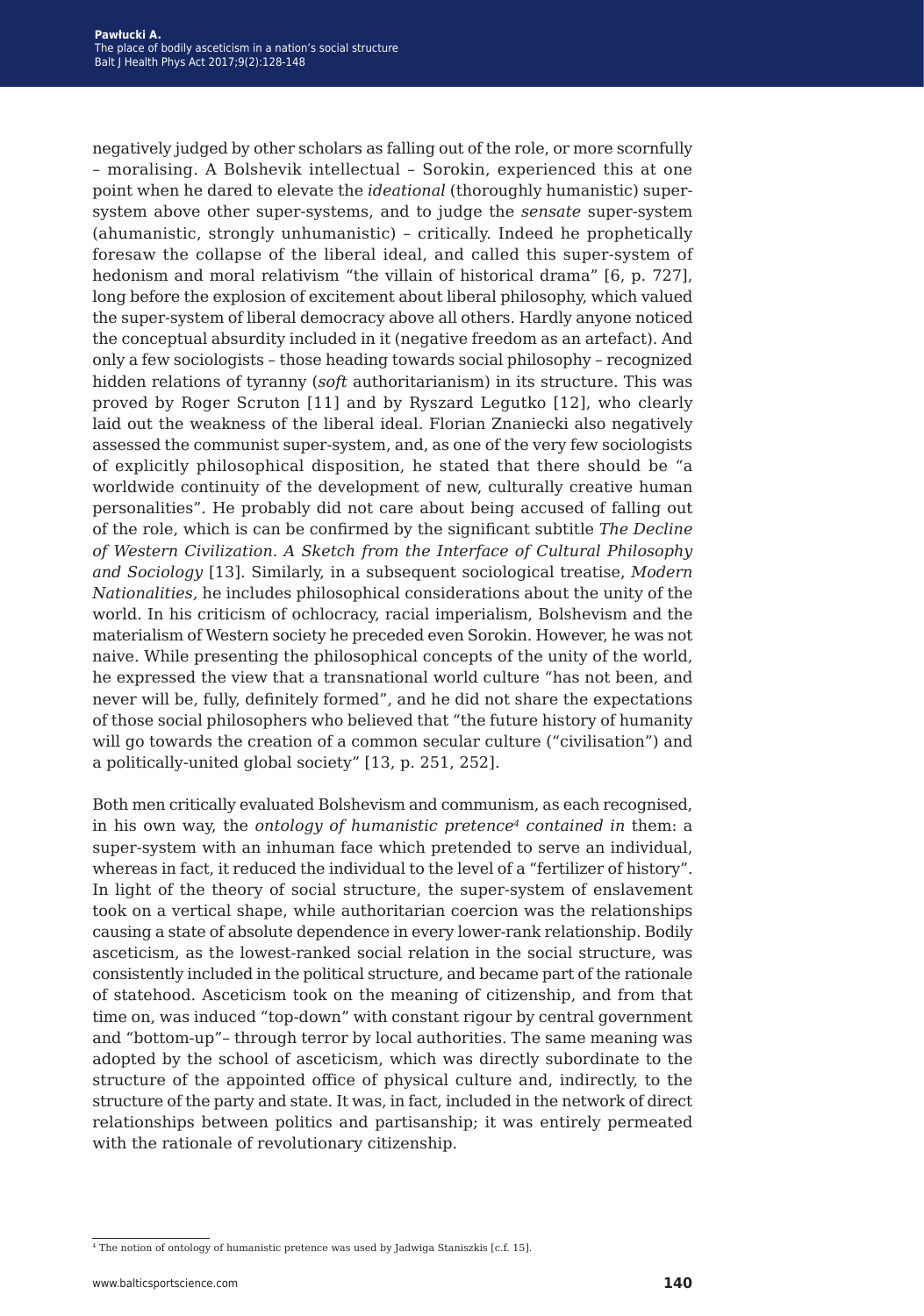#### **bodily asceticism and national ideals**

Where **methodological structuralism** is concerned, i.e. the method of exploring society – reduced exclusively analytically to a network of relations – then first and foremost, we must consider society as the whole of global humanity, "the whole human race", involving a "transnational world culture". Secondly, we must consider nationally-specific societies, in which bodily asceticism is always justified by the rationale of the highest ideals of "national unification, national progress, national mission and national independence as declared by national thinkers" [6]<sup>5</sup>.

The inclusion of bodily asceticism in the world's social structures (i.e. a reality for all the nations of the world), which is generally referred to as *healthiness*, took place through the intervention of the intellectual leaders of "healthiness international" which included ethicists, educators, sociologists, psychologists and doctors. Through their social networks of influence they justified the reasons for a health asceticism (or more generally speaking, the reason for *the quality of life)*, with their good personal, public and professional. They then started to introduce it to the educational structure of health asceticism which was created from scratch. They, therefore, incorporated their national health educational structure into the structure of international healthiness, which praised the existential reason for the asceticism of healthiness all over the world, wherever such a "structure in the structure" was to be created (under the name "network of health-promoting schools") $\delta$ . The international asceticism of healthiness reinforces the resonance of its ideal – the *quality of life –* thanks to the ideal of quality of earthly life, which is now expressed more and more loudly. This ideal of earthly life is ranked higher than the reason of healthiness for the quality of social life, i.e. the ideal of the vitality of the species for the quality of life in the global community<sup>7</sup>.

At a national level of learning about society, to which the issue of social structures refers, all the relationships that are fundamental to the suitable ideal – adopted because of an intellectual leader – are preceded by bodily asceticism. This is a necessary relationship and comes about in every case directly from the national ideologue. They not only initiate its validity, at the level of management structures, but, more importantly, "post on the net" the ideological justification of its rationale. This originally comes from the fact that the leader of a nation, just as the father of a family – acting *on the principle of leadership, not authority*<sup>8</sup> – is quided by a sense of responsibility for the intergenerational continuity of the life of the cultural community, and obviously for its present-day existential success. He includes in the structure of the national network of *gymnasion*, relationships from the academic and scientific, and pedagogical and educational fields, and between a teacher and a student, to arouse the spirit of bodily asceticism. This leads to the intensification of healthiness and vitality (including reproduction), and when the need of history is pressing – to improved combat efficiency. In the public and national network of health asceticism, first place always goes to the intellectual leader

<sup>5</sup> These ideals were distinguished by Znaniecki, although in the treaty "Modern nationalities" he was not consistent while considering the basis on which the organisation of the nation. Jerzy Szacki writes about it in the introduction to the works of Znaniecki; Z. Znaniecki, Współczesne…, p. XVII.

<sup>6</sup> Out of necessity, I have to omit the story of the worldwide movement for healthiness and the history of health education and, more broadly, the history of public health, contained in it. Its textbook version was presented by Barbara Woynarowska [c.f. 16]. The World Health Organization (WHO) most accurately reflects the name of the structure of international healthiness. 7 The last climate summit, which took place in Paris (2015), gathered the leading representatives of all state communi-

ties of the world. In this way, it confirmed the update of the universal social structure, bearing the idea of cosmic vitality. 8 Znaniecki distinguished these two principles [c.f. 14].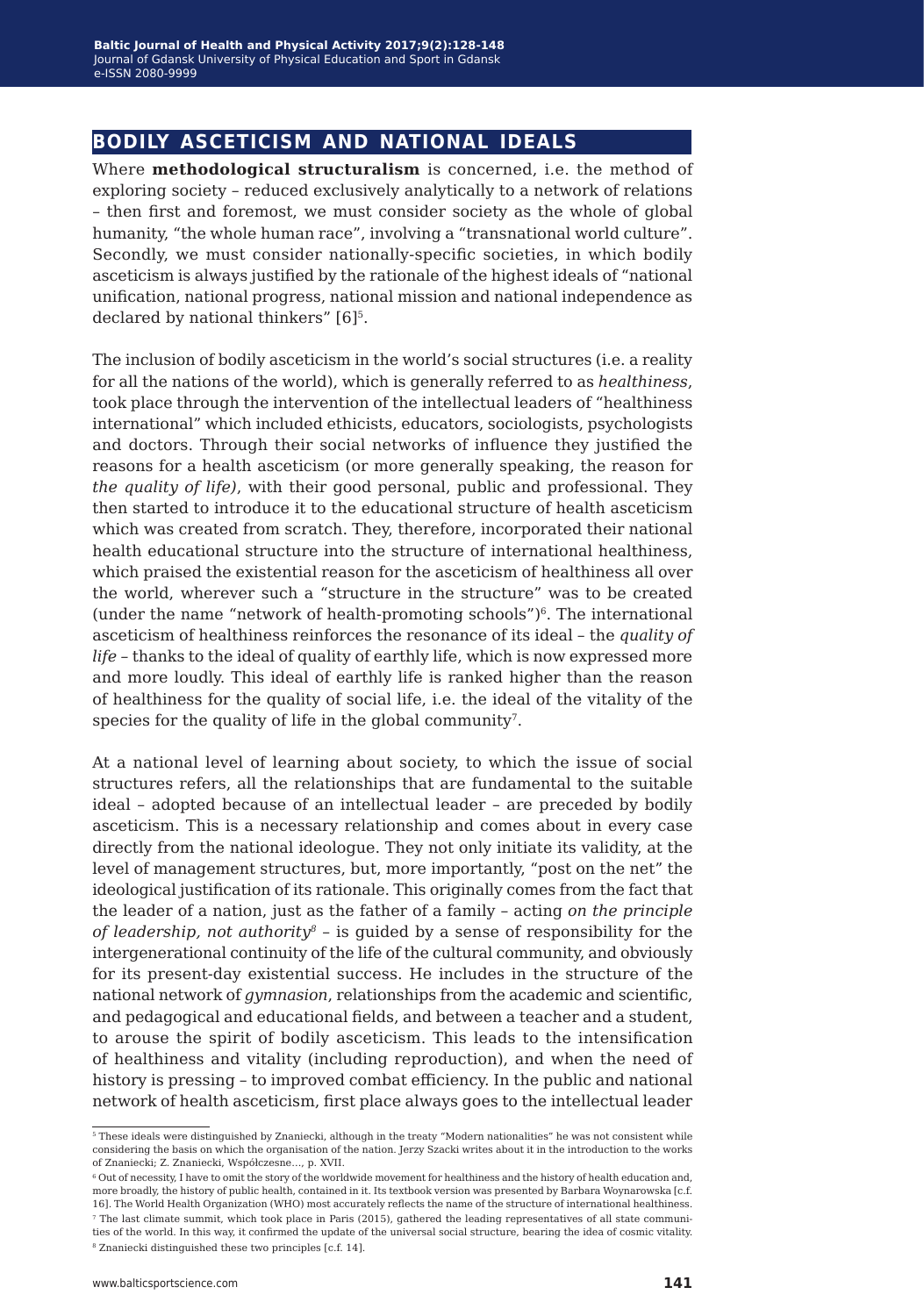of the super-system that includes in academic, expert and decision-making relationships in the general social network. However, in a situation where the social structure of physical culture does not yet exist, it begins to create it *from the beginning*, by establishing expert and advisory relationships<sup>9</sup>. The structure of every national society contains inclusive structures of bodily asceticism, as its inalienable particle, which funds the national total fulfilment towards the ideal, and which also provides the lowest in the hierarchy of networks with justification of its fullest meaning. In a miniature version, reduced to the social structure of the family, bodily asceticism is validated by linking this relationship to the ideal, analogous to national unification, namely the unification of the community on the basis of the reciprocity of selfless service. This is manifested most fully in one person's social relations with other people.

## **bodily asceticism in <sup>a</sup> country's social structure**

The system of bodily asceticism obviously does not include itself in the social structure of a nation. It should be remembered that this network is a relational being and owes its inclusive location in the larger social structure to the entity of a higher rank. As this is an appetitive factor of *leadership –* as in the case of a nation – it can give the network a certain legitimate ideological topicality. The leader of a nation shows both prudence, when the network of bodily asceticism is updated, and also wisdom, when its meaning justifies a period of prosperity in the community's well-being.

In the case of the appetitive factor in the political *power* of the state, updating the social structure of physical education is by no means certain or obvious. In particular, it is not clear if the head of state does indeed intend to serve the nation if they are guided by selfishness. A selfish ruler relinquishes responsibility for the life of the nation and puts up with its ideals through silencing discourse on values or by giving them discretionary meaning. At the same time, he encourages others to replace the morally charged promise of life for another person with an "oath" of living for oneself to overcome the social relations of community to marriage and parenthood. Thus, in the long term – defined as the ancestral and national – and through the adoption of a relationship towards the self and in the individualistic freedom of a socially-isolated single, a final version of discretionary self-determination – the individual citizen is deprived of a sense of national belonging. A political ruler who thinks only about his own wellbeing and who joins in the establishment's network of collective selfishness (as happens in liberal-democratic tyrannies), is not morally empowered to arouse in himself responsibility for the public good and to accept the national ideal as the only right political structure even though he may feel pricks of conscience. One excludes the other. It is, therefore, no wonder that in the political structure of the tyranny of collective selfishness the social relations of concern about the biotic status of the nation do not appear. This is characteristic of the structure of a *cratocracy* (the "power for the ruler"), where the establishment plays a cynical game with the orphaned society of apparent concern for public health<sup>10</sup>.

<sup>&</sup>lt;sup>9</sup> A good example of establishing a national system of bodily asceticism from the beginning can be the social structure of physical culture created by the Head of State Jozef Pilsudski, which in the first phase of its validation was justified with the ideal of national independence. When the experts did not fulfil the expectations of Pilsudski (1927), he started himself to establish the crucial relations, which led to the formation of a national system of military asceticism (Central Institute of Physical Education was created between 1925 and 1929).

<sup>10</sup> Cratocracy as a degenerate form of government was described by Krzysztof Szczerski. [c.f. 17].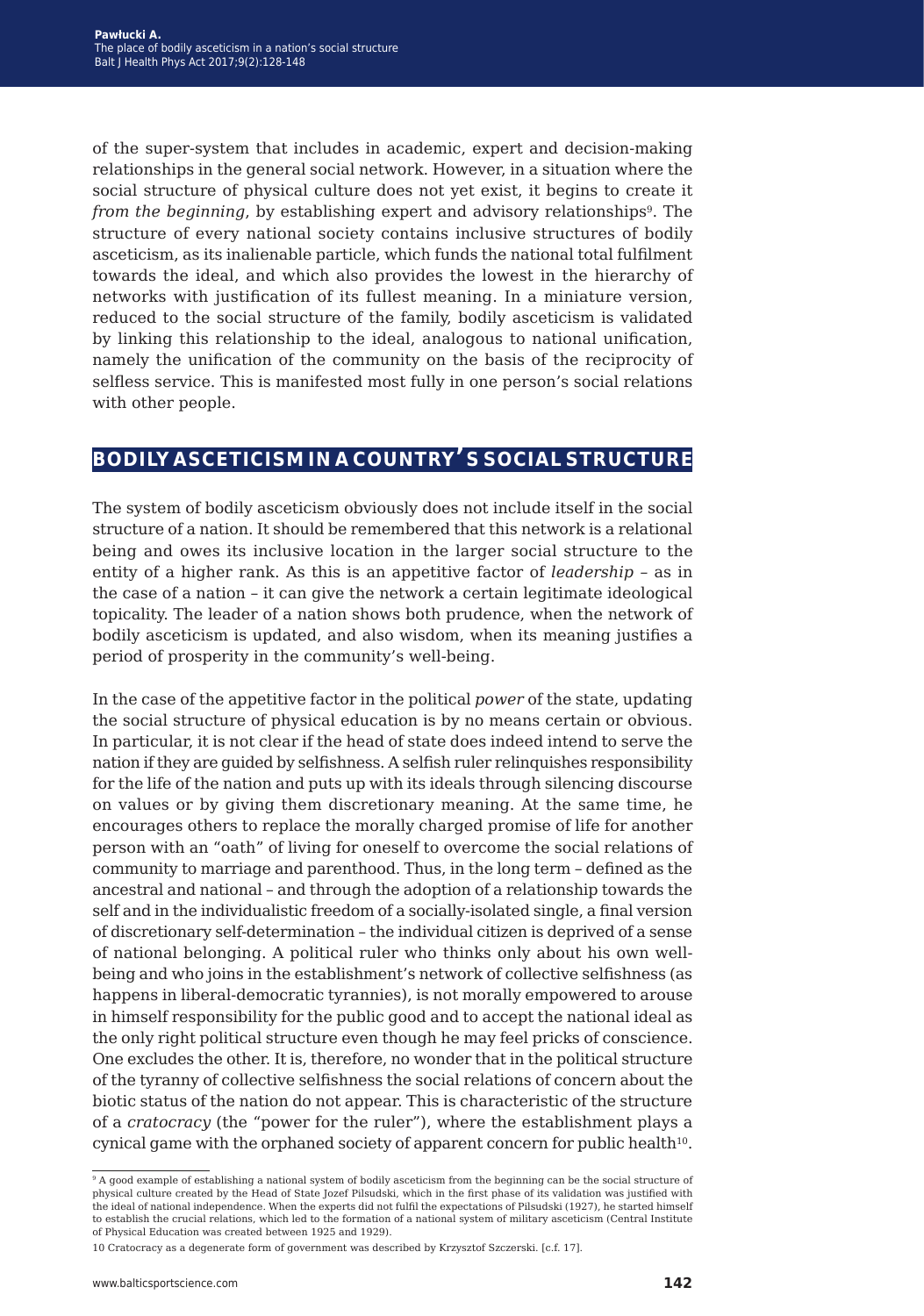By rejecting the national ideal, in this way the ruler moves away from responsibility for updating the social structures of physical culture, of medical culture, of the culture of living and the culture of dying, which the community depends on. In *the politics of life* that he establishes he confers on each individual the responsibility of updating their own asceticism of healthiness, and enables them to select their own interpretation from the field of meanings. The ruler does not care about the kind of structure of being that others create. The ruler does not care whether people establish social relations with each other to confirm their identity in the next generation*.* For an authority immersed in an individualistic selfishness and wandering in the wilderness of moral relativism, national well-being may no longer exist. Since everything is allowed, the social structure of the nation can be "dissolved", and the hanging "loose ends" of meaningless relationships can be grafted as hybrids to the network of Europeanism.

#### **bodily asceticism within the structure of the family community**

In a miniature version of national society, which can be reduced to the family structure, bodily asceticism is refreshed by linking this relationship with the ideal analogous to *national unification*, in other words, *community unification*. This is carried out according to the principles of mutual voluntary service, which are manifested most fully in the relationship of *one person living for another person.* As in any other social structure, the social relations of rationale for asceticism are instigated within the family networks of an intellectual leader. It is never initiated by itself, because, as with the previously-discussed *accidens,* it enters the experience of participants within the community thanks to a moderator. Although a family structure "emerges" from the network of natural structures – which the *logos* of physical significance is a part of – it is manifested in the sexual differentiation of femininity and masculinity. However, the desire to maintain the diversity of this ontological structure – which conditions social life – is preceded by the acquisition of deductive knowledge of both its metaphysical and ethical codes. As this is a hermetically coded structure of being, it can be said bluntly that, *nomen omen,* not every head of a family is able to recognize their "expectations" on the basis of reading the sense contained therein. Similarly, not every "head", i.e. person asks himself questions about the meaning of the physical universe, which is, perhaps, encoded in its mathematical structures<sup>11</sup>. Perhaps because *not everyone is granted the ability* to get to know the meaning*,* the status of *head of the family* is given only to intellectually-empowered elders, who exceed the knowledge of others, but who are also capable of bravely adopting naturalistic metaphysical assumptions about Rationality "inherent" in bodily nature [18]. Is this not the naturalistic assumption Kołakowski had in mind, when he deduced, as did most philosophers who followed the teachings of St. Thomas Aquinas – who saw moral reasons in bodily structure – that in order to recognise natural law "one needs faith in something that can be called the constitution of a moral being, besides physical constitution, and that the constitution coincides with the rule of Reason in the world" [19, p. 222].

<sup>&</sup>lt;sup>11</sup> There is a reason why I am quoting here a philosophical treatise by Michal Heller, evocatively titled "The meaning of life and the meaning of the universe", Biblos, Tarnów 2002, in which the author recognises that "in the environment of Sense life is worth living" [1, p. 208]; however, to reach such a conclusion owing to one's deductive thinking, one needs to equip themselves with a tool and later use it to gain cosmological and theological knowledge. Thus the mystery of Meaning is given only to the one who looks for it. Not every head of the family can get to know the meaning of corporeality, and certainly not the head that does not even think that the meaning of ontological structure of being can be applied to the living body.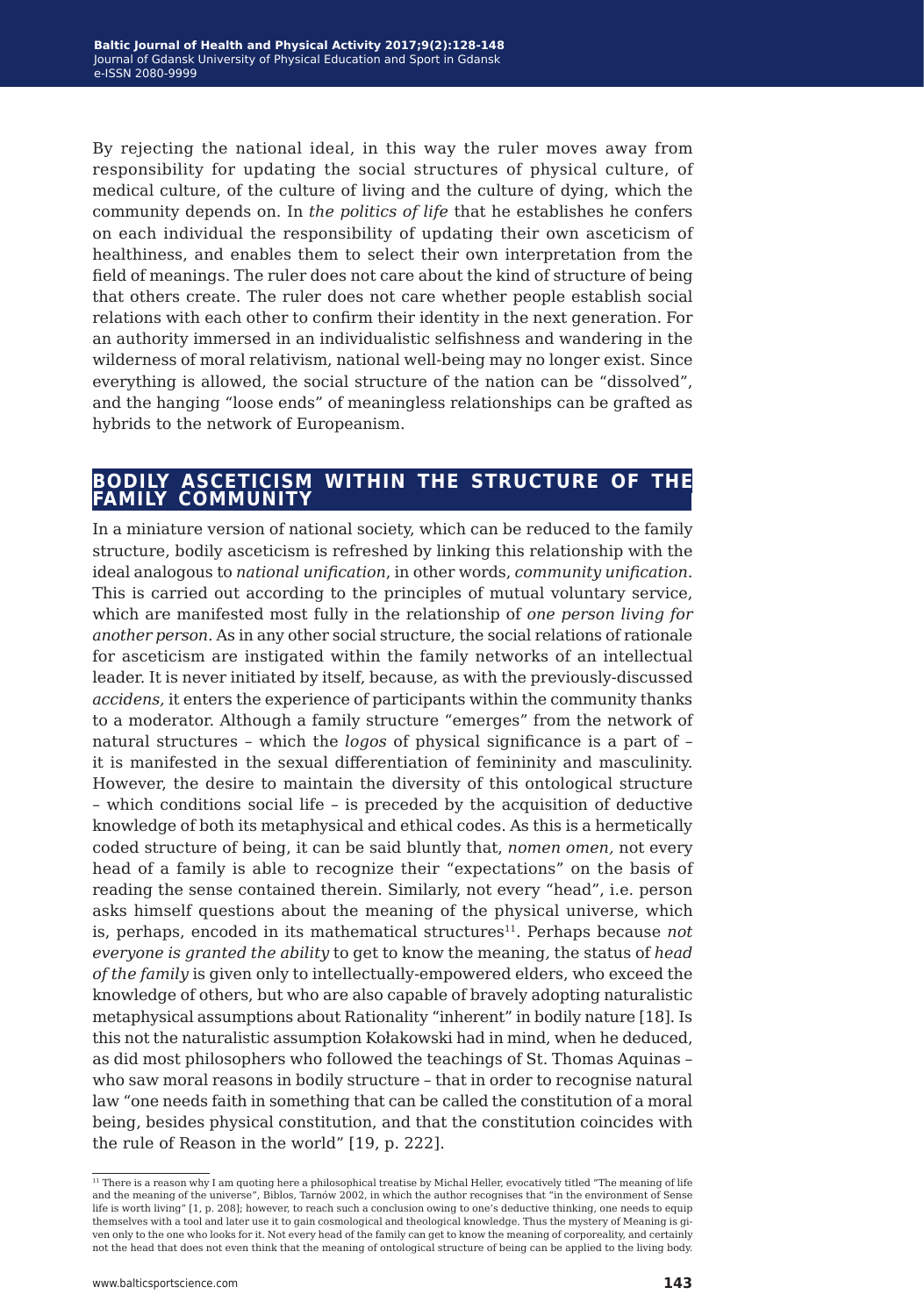The complexities of logic do not so much identify the weaknesses of knowledge, but rather point to the complexity of the metaphysical social relations of *logos –* in the double sense of: mathematical Rationality and ethical wisdom *–* with bodily nature. Despite these complexities this is really about granting to the pure and practical human mind the ability to: 1) identify mathematical *logos*, "providing" our pure cognition with the idea of the perfection of the bodily structure (*what the perfection of the body is all about*), and 2) the *logos* of ethics, which directs practical cognition towards responsibility for the active affirmation of bodily nature (*the fulfilment of obligations which are expected from human bodily nature*).

Pure reason which allows insight into the *mathematical logos* and which decides about the perfection of bodily nature leads to the conclusion that there would not be family as a primary inter-subject correlation if in the natural order human beings were not ontically, within the structure of being, essentially diversified according to bodily gender. This has the characteristics of bilateral mutual relationships (*relatio mutua*) and also manifests itself as a symmetrical structure of kinship, obviously including relationships with the offspring and the elders of both parties. Indeed, there would not be any social structures (not only family structures), if the structure of human beings were not "reasoned" by the preceding mathematical structure. This is the *logos* of bodily structure, in two equally dignified entities: a woman in relation to a man and a man in relation to a woman. These entities are different in their essence, but remain complementary relational elements: of masculinity for femininity and femininity for masculinity. If it were not for the *logos* of bodily gender, expressed by the invisible mathematical structure, society (as we know it) would not be possible. And further, while considering the bodily condition of the family social structure a revelation takes place which recognises that "some" normative message is contained in corporeality, not just in its sexuality. Given the practical rationality of the *head* of the family, it may be said that the formulation of obligations to bodily nature known as natural law "is not an abstraction or any text to read and quote randomly by some casuists. It is just Reason in operation" [20, p. 195]. In fact, one has to work hard to reach the encoded message; the inquiring subject may call it natural law, but the subject can also conclude that bodily nature holds wisdom which is synonymous with the *logos* of ethics. Bodily nature is the first source of laws outlining the elementary principles of "dealing with" bodily nature, and the resulting opinions concern the obligation of moral conduct to bodily nature.

Therefore, are the two *logos* not the first principle of the physical universe, and thus the constituent cause of perfection in human bodily nature?<sup>12</sup>. So, just like those people who "can be cognised", and indeed, "processed" from metaphysical truths to logical truths and "allowed" to enter the practical reasoning of the head of the family and the supreme head of the national thinker's *family of families*, he would commit himself to produce a network affirming bodily life, guided by a desire for the welfare for his own people. He would also seek to establish a relationship with bodily asceticism within this network, one that favoured imbuing the family structure with a moral ideal, since he would make the social relations leading to it really fortunate.

<sup>&</sup>lt;sup>12</sup> M. Heller wrote that man intended by God is equipped with rationale in two meanings. In this meaning, two elements must be placed: a rational "plan", i.e. assigning man a place in the whole work of creation, and the element of "evaluation/ recognition", i.e. to treat an individual human being as a value from the very beginning. […] Every man should recognise their own meaning and realise it", because he is a self-aware being, and therefore able to get to know the meaning of the Universe, by exploring their meaning of life" [c.f. 21, p. 195].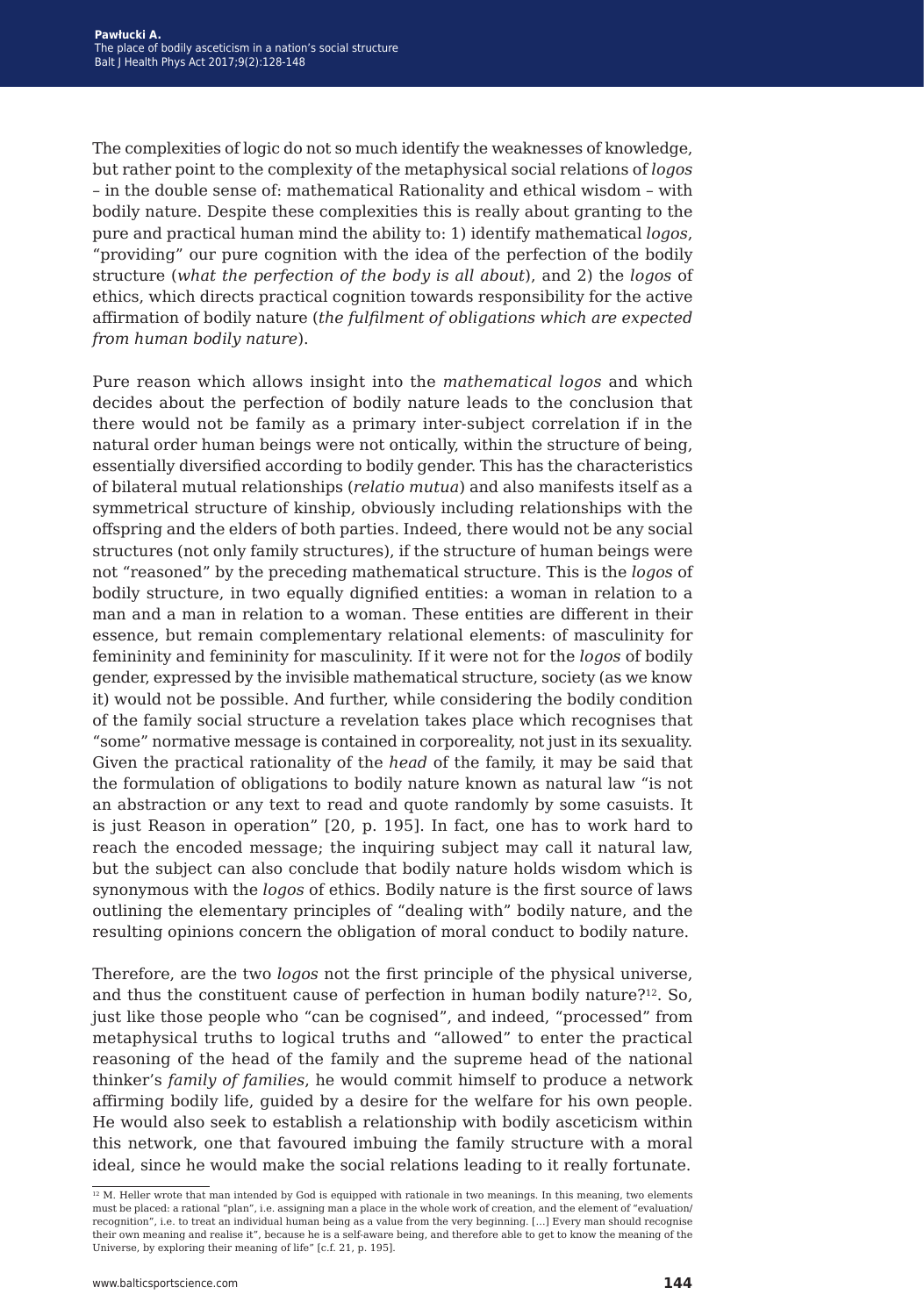Natural law leads the head of the family to understand that gender structure becomes the source of a person's life in their body. On the other hand, however, self-ownership in a living body becomes the condition of community life owing to the fact that bodily *accidens* help undertake actions directed to oneself and for one's own sake, and indeed creates, just by its relationality, the family community of people. The movement of the body is a prerequisite for personal action. This means that no social act would have been possible if natural bodily *accidens* – triggered by willpower and initially induced by desire for one's own well-being – were not contained in the human physical structure. This is a crucial moment in the labyrinth of meaning in which not only the head of the family but also their parents who begin to understand that if "any calling becomes the essence of their coexistence" [22, p. 90], in the network of any social relations, bodily asceticism should be given the status of indispensable actuality as a relationship supporting the entire social structure. Moreover, it is also important to establish this for the intergenerational future of the family community. Children incorporated into social relations of asceticism will have learnt the moral meaning of it by the time they are intellectually mature. Within the family network of asceticism they become active for fun, not realizing that the highest reason for health and leisure hedonism will for them be the love of a spouse, and then of parental love. In the structure of the family community, bodily asceticism is recognised as a lower ranking moral obligation. As the indispensable interpersonal lowest rank relationship, in relation to all social relationships within the structure of the family, it receives the highest rank of meaning, as it is justified by the good of love.

#### **conclusions**

1. Every social relationship is logically preceded by the social relations of bodily asceticism, the structure of social physical culture lies at the ontological "base" of every social structure. It lies there inclusively, as a relational being of the lowest rank, of varying importance, according to the ideal standing at the top of social structure, which expresses a desire for the supreme good.

2. Bodily asceticism as a relationship of the lowest rank in the whole network of social structures has meaning justified by the rationale of the ideal – the supreme good: *this kind of ideal influences reason which justifies the relationship of bodily asceticism to it.* 

3. The social relations of bodily asceticism do not justify its meaning. When it is a relationship for itself, it loses its importance (colloquially, it becomes absurd). We should remember that bodily asceticism is an inbred relationship, with a self-referential vector, and so as a relationship, it is extremely asocial [23]. Updating itself for itself is an ontological unlikelihood, as unlikely (in the meaning of metaphysical falsehood) as is a human as a socially-isolated being. Man as a *non-social* being does not exist. By nature, man is a social being, so he exists only relationally. If, therefore, as a fully socially-incorporated being, he fell into a state of inbred relationality of their own free will – they would cease to be the essence of what they are. If they solely fell into bodily asceticism, then they would not find a reason justifying its meaning. There is also the fact that by being outside social structure, (on the principle of "falling out" of its network) they would lose their sense of being.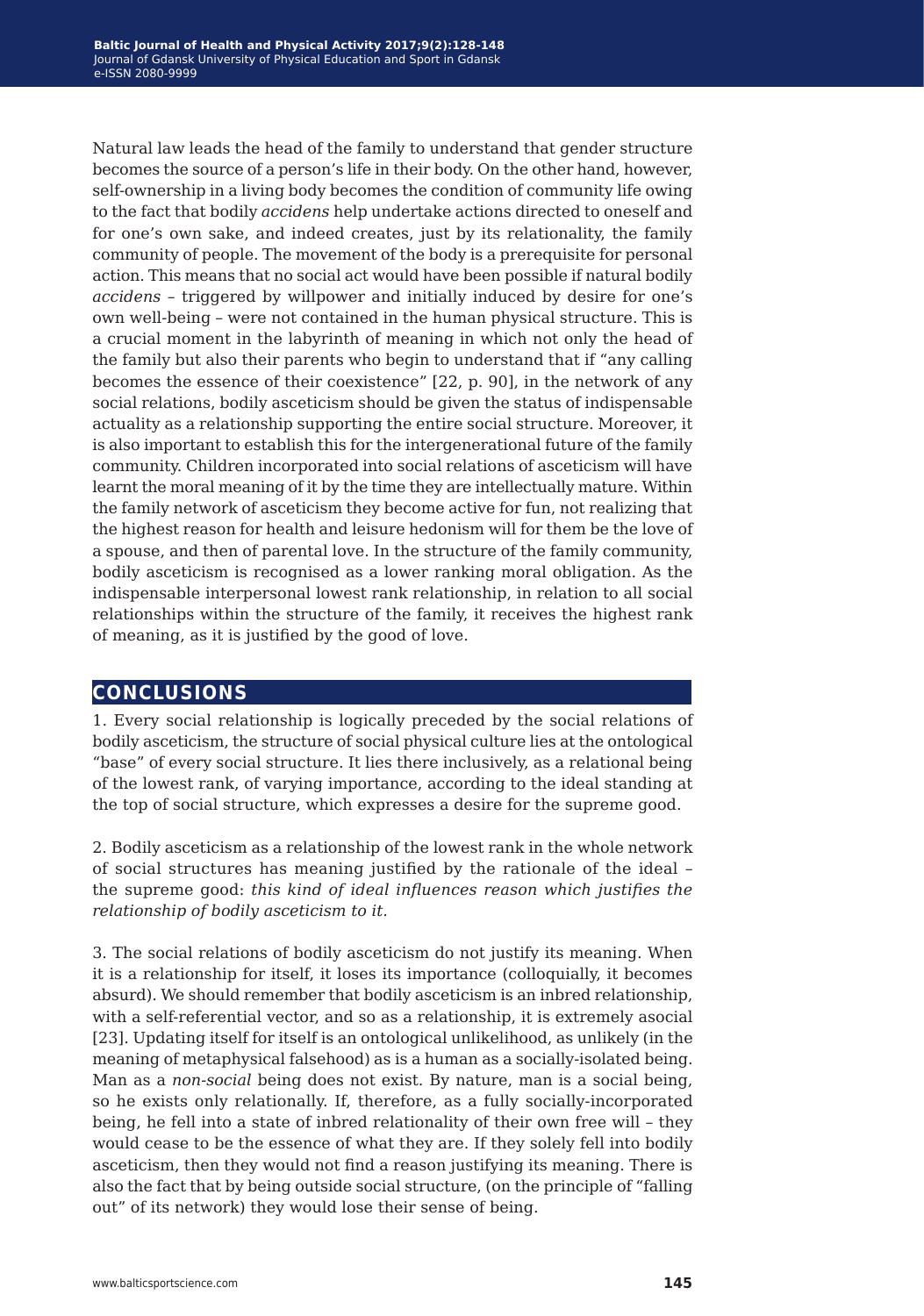By joining the social structure, they can justify the importance of each relationship and thus also the social relations of bodily asceticism.

4. The social relations of bodily asceticism, even though it is a being of the lowest rank in the whole network of the social structure, gains importance because the reason that justifies it is the highest good. It does not mean that this fact gives it its full meaning. By speaking of the full meaning of the social relations of bodily asceticism, I mean its justification of the reason for the good of a person's moral dignity – the supreme good, "brushing against" the holiness in humanity. Judgement in respect of the moral dignity of a person, which implicitly implies moral good over other good, is derived by deduction from the elementary principles of natural law. The reason for bodily asceticism may be an impersonal or individual ideal, giving priority to the moral value of existence over an existence morally related to the detachment of an individual's humanity. So the *fundamentum* of the social structure can be an ideal which is freely practised.

5. While contrasting the ideal of a person versus an impersonal or counterpersonal one, we point to the possibility of its gradation, from the ideal proclaiming the creative development of the individual for themselves (in a relationship of person to person) to a subjective, non-personalised and individualistic (depersonalising), or impersonal and collectivist (degrading person) ideal. When bodily asceticism is justified by reason of an individualistic or collectivist ideal, then, despite the highest formal level of desirability of good which justifies the whole social structure, its meaning (humanistic) not only decreases but even totally loses its humanistic importance (colloquially, it becomes absurd).

6. Asceticism is a necessary intra-personal social interaction in respect of all social relations, except for those lead by a spiritual life, which assumes the negation of temporal life, and hence, of bodily life. In those circumstances bodily asceticism repressed by spiritual asceticism is transformed into a relationship of anti-asceticism – as related to the self-destruction of the ontic structure. This social relation of anti-corporeality is not the only one that "ruins" the entire social structure. Every other relationship contributes to the abolition or deconstruction of all social relationships that precede the social change, which lead from the affirmation of temporality to its negation.

7. In the social network, bodily asceticism is a potentiality. Its ontological constancy is expressed by the fact that it potentially lies within every social structure. Breaking the relationship for the sake of its validation happens when it is *thought about or considered*, whereas the state of activation is linked with the liberation of the desire to fulfil its meaning. Bodily asceticism is related to internal causality. It is performed "externally", directed at its reality when its potential is broken down, first by thinking and then by appetitive desire. This is exactly as is in the case of quantum reality, where the potential becomes the state of reality, as a result of being tracked by the observer as a cognitive subject. The dependence of the social relations of the state of bodily asceticism on internal causality, and more specifically the top causality, in which the consciousness of the reflective subject elicits its locality, shows that in the timeless dimension, this relationship lies within the social structure in a state of potentiality ("awaiting" the observer who will turn it into reality). Even more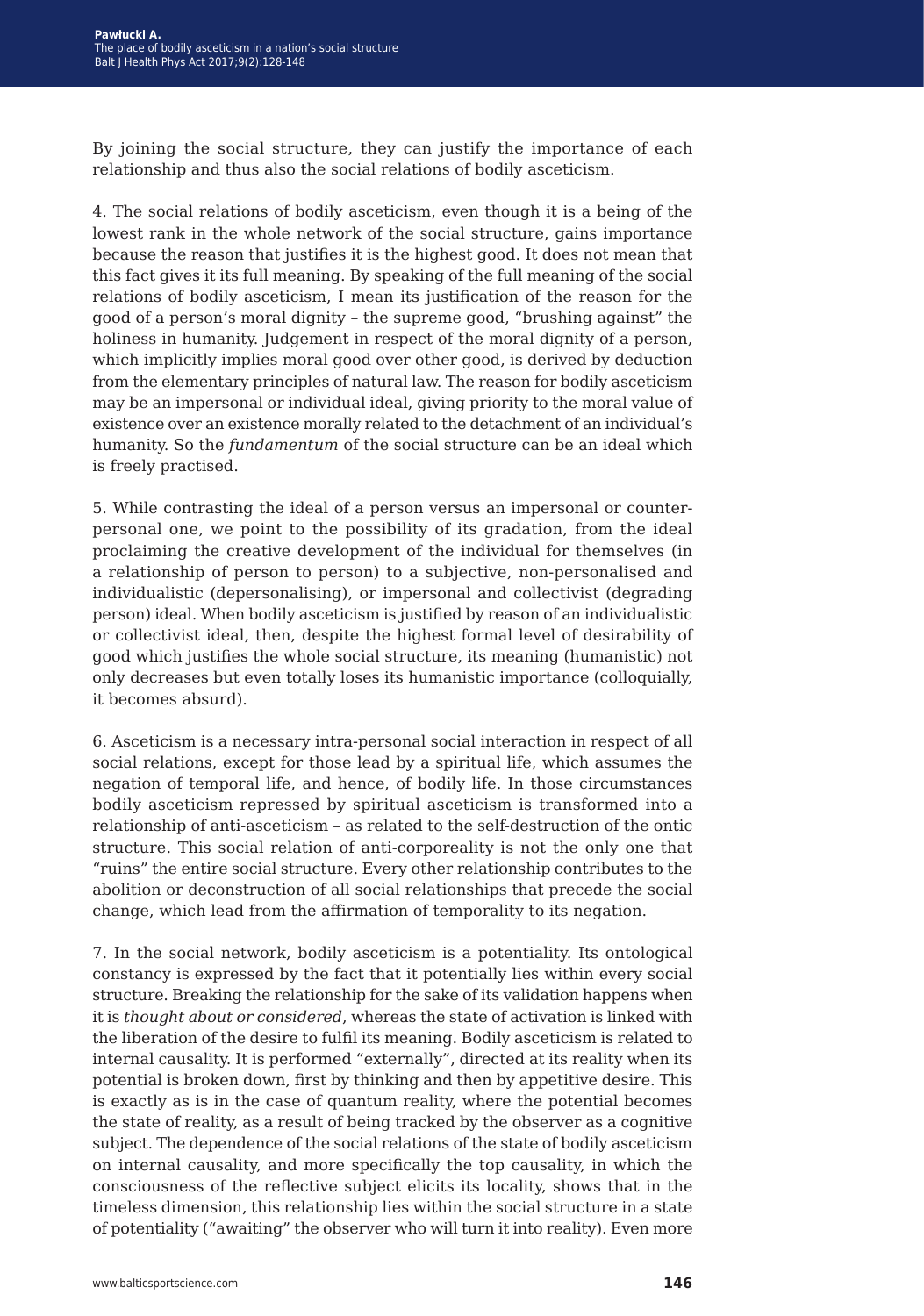specifically, when we consider social structure in relation to the super-system of national society – then the whole social structure of bodily asceticism is inherently conveyed in the super-system as its "possibility".

8. The principle of top-bottom causality, which determines the importance of the processes of a quantum brain [3, p. 28], allows us to understand why, along with the modernisation of the liberal-democratic state structure, the structure of bodily asceticism developed in the earlier structures of the authoritarian state, has been abolished. The state structure of physical culture ceased to exist when the ideologist, in the wake of the new idea, led it consciously to liquidation and unconsciously transferred it to a state of potentiality. I do not rule out the idea that the system of bodily asceticism will in fact be "thrown back" into the structure of the super-system of national society.

However, a quantum leap in the field of consciousness of the national ideologist would be needed. This, after initiating social causality, would lead it out of the state of non-locality and potentiality to the locality, the "place" awaiting it, which would justify its reason with a new ideal, most likely the ideal of *national independence.* A leader simply concerned with cultural heritage would be needed, one who would recognise that the intensification of the spirit of the new ideal depended on a "connection" to all the social relationships of the system of bodily asceticism – a network powered by the scientific mind of the community of national *gymnasion*.

9. The "awakening" of the system of bodily asceticism from a state of nonlocal vigilance "everywhere and nowhere specifically" to local reality has to be made as a result of a quantum leap in the leader's thoughts. This awareness needs to be induced by the top-down causality of both a philosopher and a physical culture teacher. Despite the blocking of the connectivity of the system of bodily asceticism from the social structure by cratocracy, which is called community service a *distribution* of public resources, academic *gymnasions* survived the collapse of the state, or rather – each in their own local way – got used to the chronic threat to their existence. It is up to the nation's thinkers whether the network of academic *gymnasions* is justified by reason of the praised ideal, or whether each of them independently – patiently bearing a hunger for meaning – will excuse themselves with the idealess reason of the market in physical services. This reason is undoubtedly important for the private network of fitness clubs, but fails to meet the expectations of the fraction of the community of scholars who constantly aspire to fulfil public tasks relevant to the cultural community of the nation.

#### **references**

- [1] Heller M. Filozofia nauki [Philosophy of science]. Kraków: Petrus; 2009, 96-100. Polish.
- [2] Tegmark M. Nasz matematyczny wszechświat [Our mathematical Universe]. Warszawa: Prószyński i S-ka; 2015. Polish.
- [3] Goswami A. Fizyka duszy. Kwantowa księga życia, umierania i nieśmiertelności [Physics of the soul. The quantum book of life, death and immortality]. Białystok: Illumination; 2015. Polish.
- [4] Zeller E. Outlines of the History of Greek Philosophy. New York: Meridian Book; 1960.
- [5] Dogiel G. Metafizyka [Metaphysics]. Kraków: Instytut Księży Marianów; 1992. Polish.
- [6] Szacki J. Historia myśli socjologicznej [History of the philosophical thought]. Warszawa: PWN; 2002. Polish.
- [7] Tischner J. Etyka a historia. Wykłady [Ethics and history. Lectures]. Kraków: Instytut Myśli Józefa Tischnera; 2008. Polish.